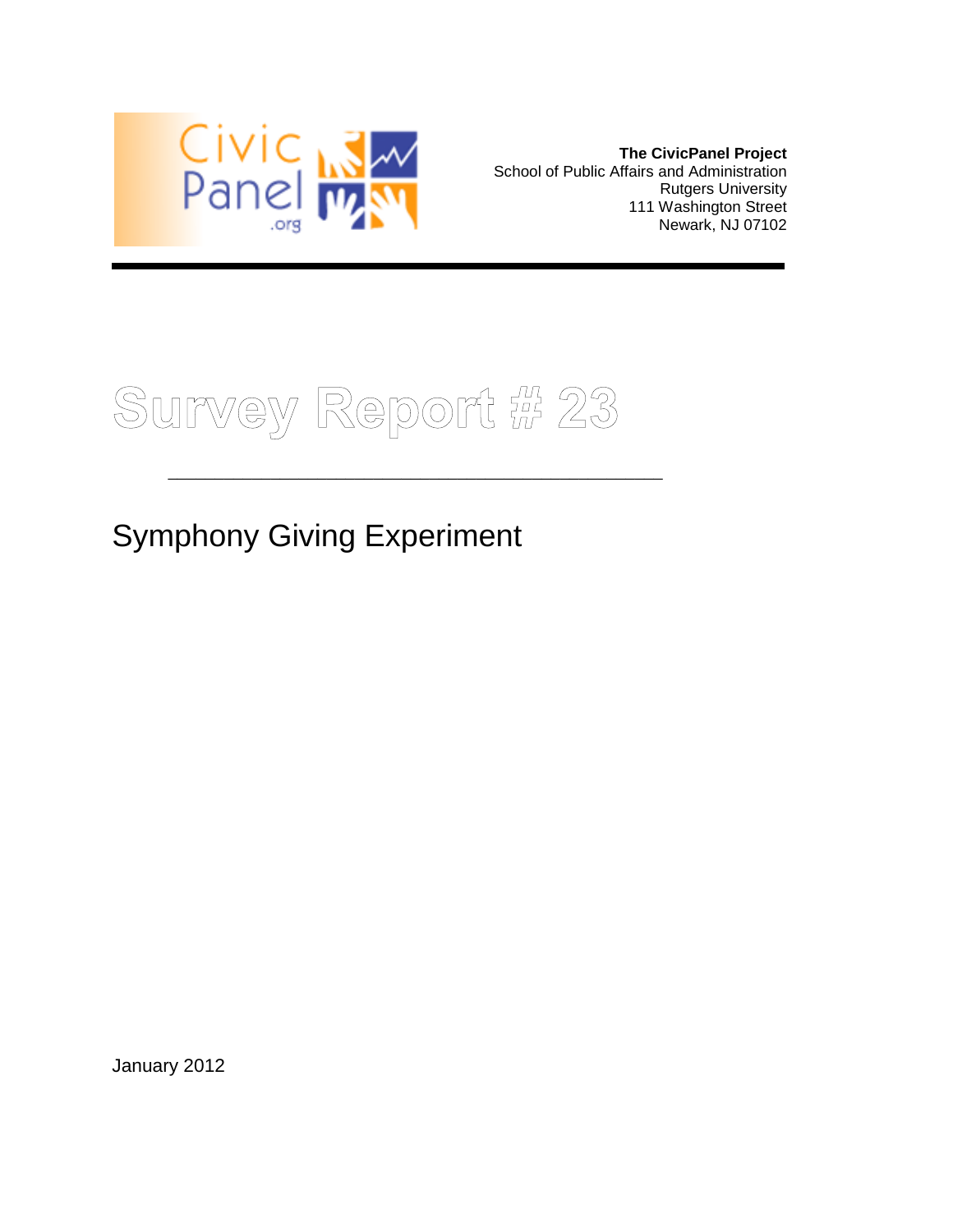#### **About the Survey**

This Survey Report presents findings of a CivicPanel online survey experiment about giving to nonprofit arts organizations. Respondents were presented with descriptions of hypothetical nonprofit arts organizations. The descriptions were varied experimentally, such that for some respondents the arts organizations were described as receiving government funding while for other respondents there was no mention of government funding. Next, respondents were asked to decide how much they would donate to each organization for a hypothetical \$100 budget.

The survey was conducted in December 2011, and included online responses from 676 panelists. *This report presents the summary results only*, not the experimental results (which will be published later in an academic journal). However, preliminary analysis (not shown below) indicates that the respondents gave much less to nonprofit organizations when they were described as receiving government funding.

#### **About the Panel**

CivicPanel is an online panel of volunteers who sign up over the Internet to participate in the project's surveys. Panelists are recruited from online ads, web directories, and announcements sent by email to members of various nonprofit organizations that have partnered with CivicPanel (formerly eTownPanel) over the years.

It is important to point out that the panel is not a random sample, and thus the results are not scientifically projectable to the larger population.

For more information visit [www.civicpanel.org](http://www.civicpanel.org/) or email [civicpan@rutgers.edu](mailto:civicpan@rutgers.edu)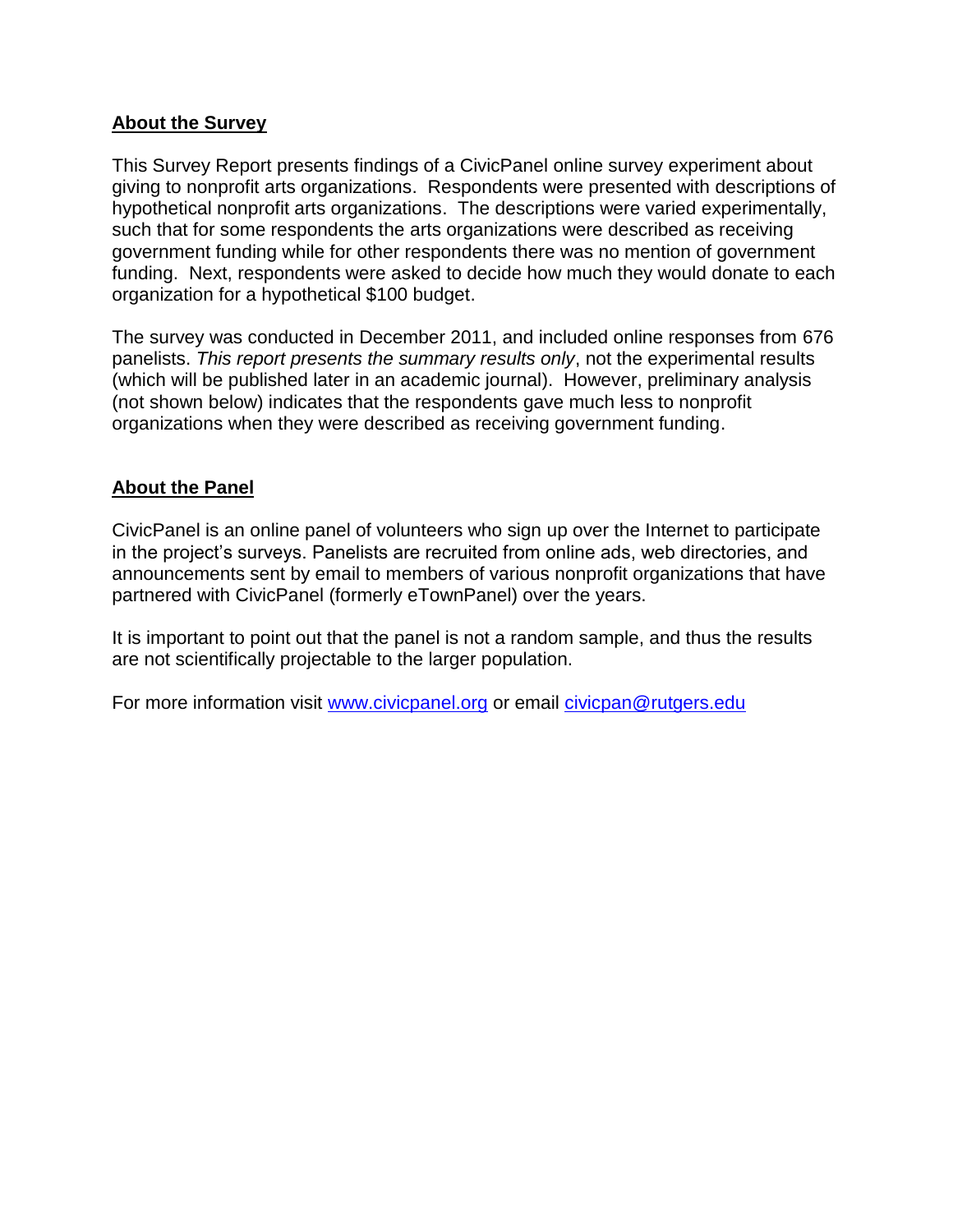# **Summary Report – April 6, 2012**



Online Surveys, Data Collection and Integration www.SurveyGizmo.com

Survey: Symphony giving experiment

**With the exception of elementary or high school performances -- Did you (or your spouse/partner) go to a live classical music performance such as symphony, chamber, or choral music during the last 12 months?**



| Value | Count | <b>Percent %</b> |
|-------|-------|------------------|
| Yes   | 216   | 32%              |
| No    | 458   | 68%              |

| <b>Statistics</b>      |         |  |  |
|------------------------|---------|--|--|
| <b>Total Responses</b> | 674     |  |  |
| Sum                    | 1,132.0 |  |  |
| Average                | 1.7     |  |  |
| <b>StdDev</b>          | 0.47    |  |  |
| Max                    | 2.0     |  |  |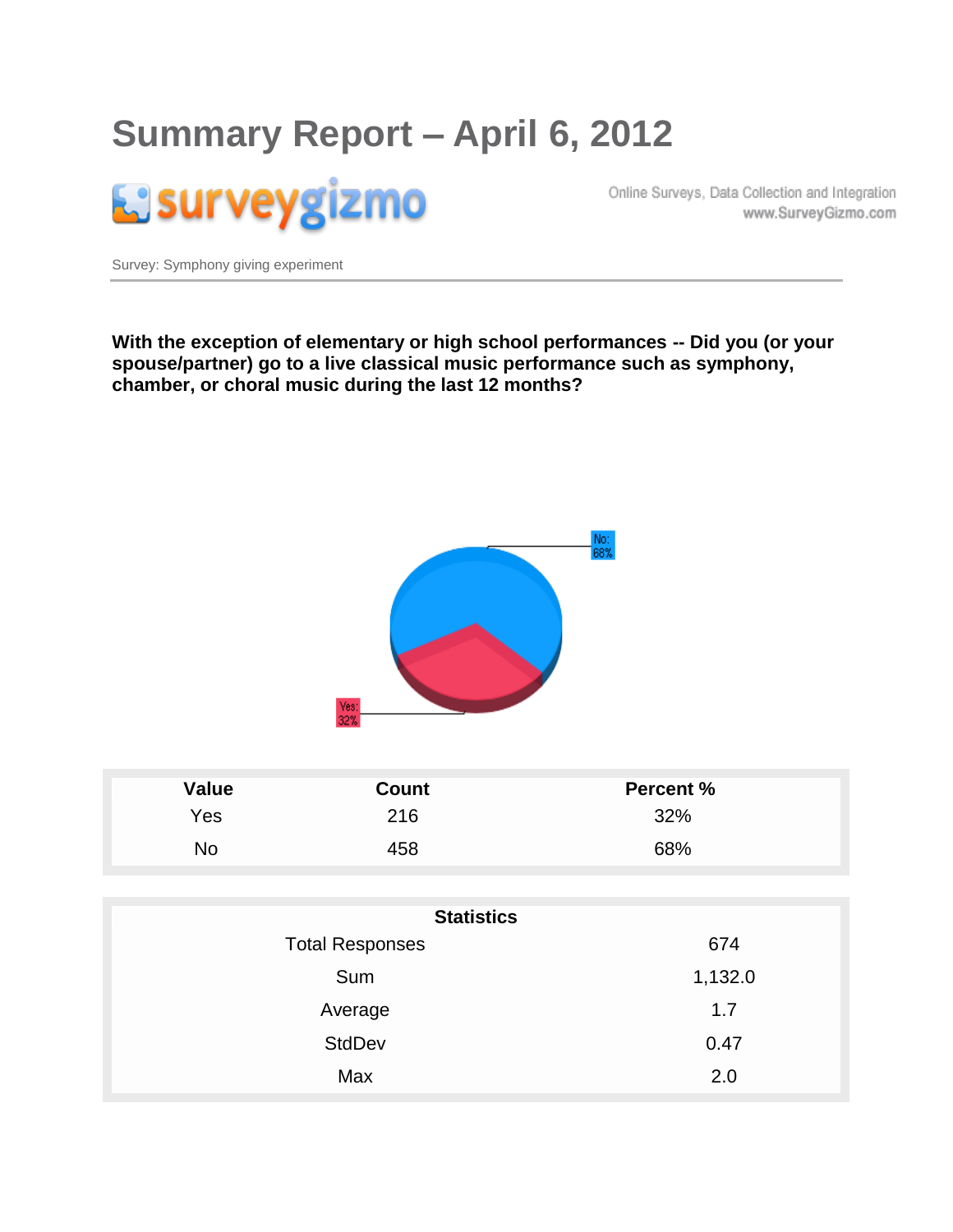**In the last 12 months, did you and members of your household contribute money or property to or for arts, culture, and humanities? Examples include performing arts, cultural or ethnic groups, museums, art exhibits, and public television or radio.**



| Value | <b>Count</b> | <b>Percent %</b> |
|-------|--------------|------------------|
| Yes   | 253          | 37.5%            |
| No    | $\Delta$ 21  | 62.5%            |

| <b>Statistics</b>      |         |  |  |
|------------------------|---------|--|--|
| <b>Total Responses</b> | 674     |  |  |
| Sum                    | 1,095.0 |  |  |
| Average                | 1.6     |  |  |
| <b>StdDev</b>          | 0.48    |  |  |
| Max                    | 2.0     |  |  |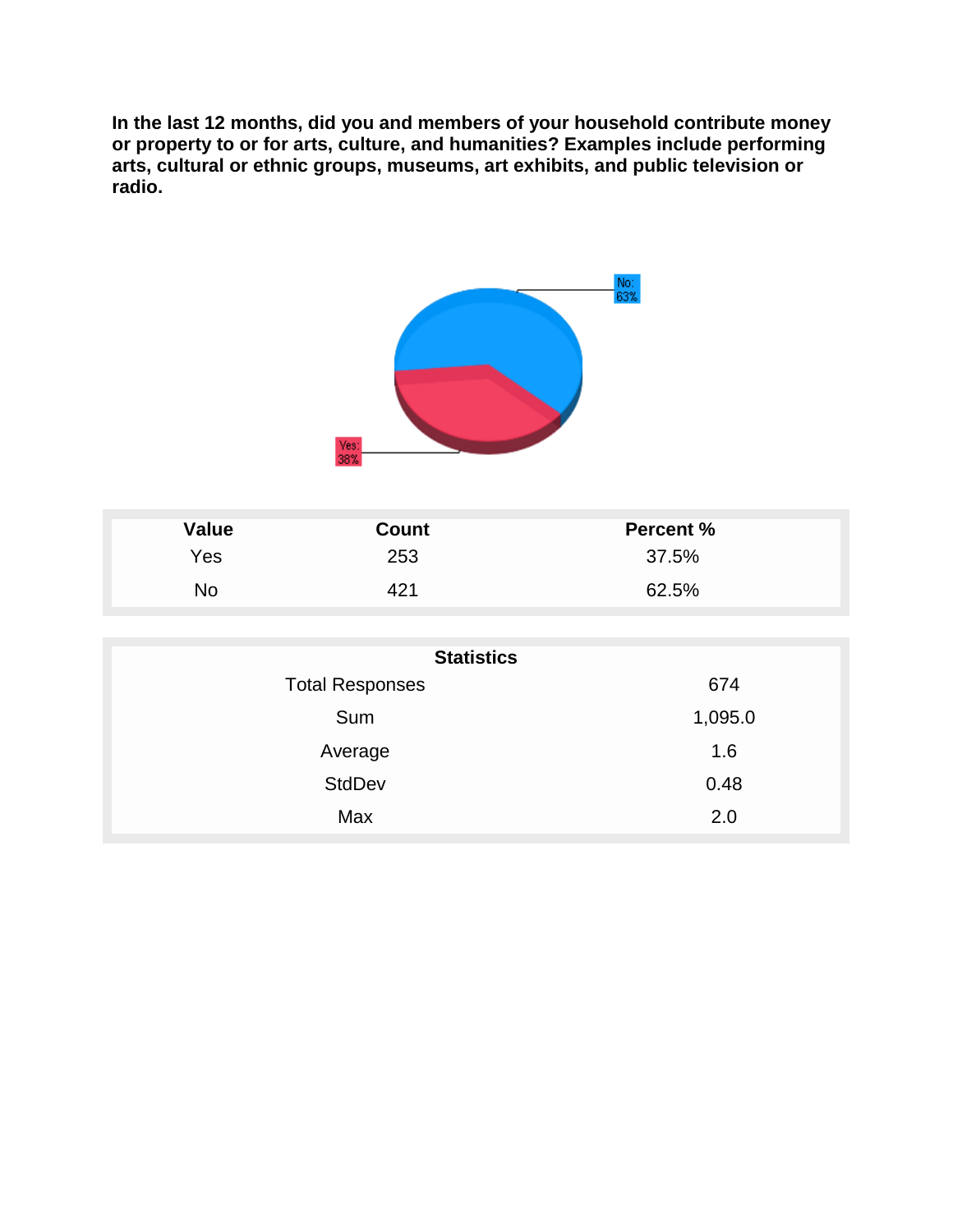### **Would you like to see more or less government spending on culture and the arts?**



| <b>Value</b>   | <b>Count</b> | <b>Percent %</b> |
|----------------|--------------|------------------|
| much more      | 107          | 15.9%            |
| more           | 191          | 28.3%            |
| about the same | 261          | 38.7%            |
| less           | 65           | 9.6%             |
| much less      | 51           | 7.6%             |

| <b>Statistics</b>      |         |  |  |
|------------------------|---------|--|--|
| <b>Total Responses</b> | 675     |  |  |
| Sum                    | 1,787.0 |  |  |
| Average                | 2.6     |  |  |
| <b>StdDev</b>          | 1.09    |  |  |
| Max                    | 5.0     |  |  |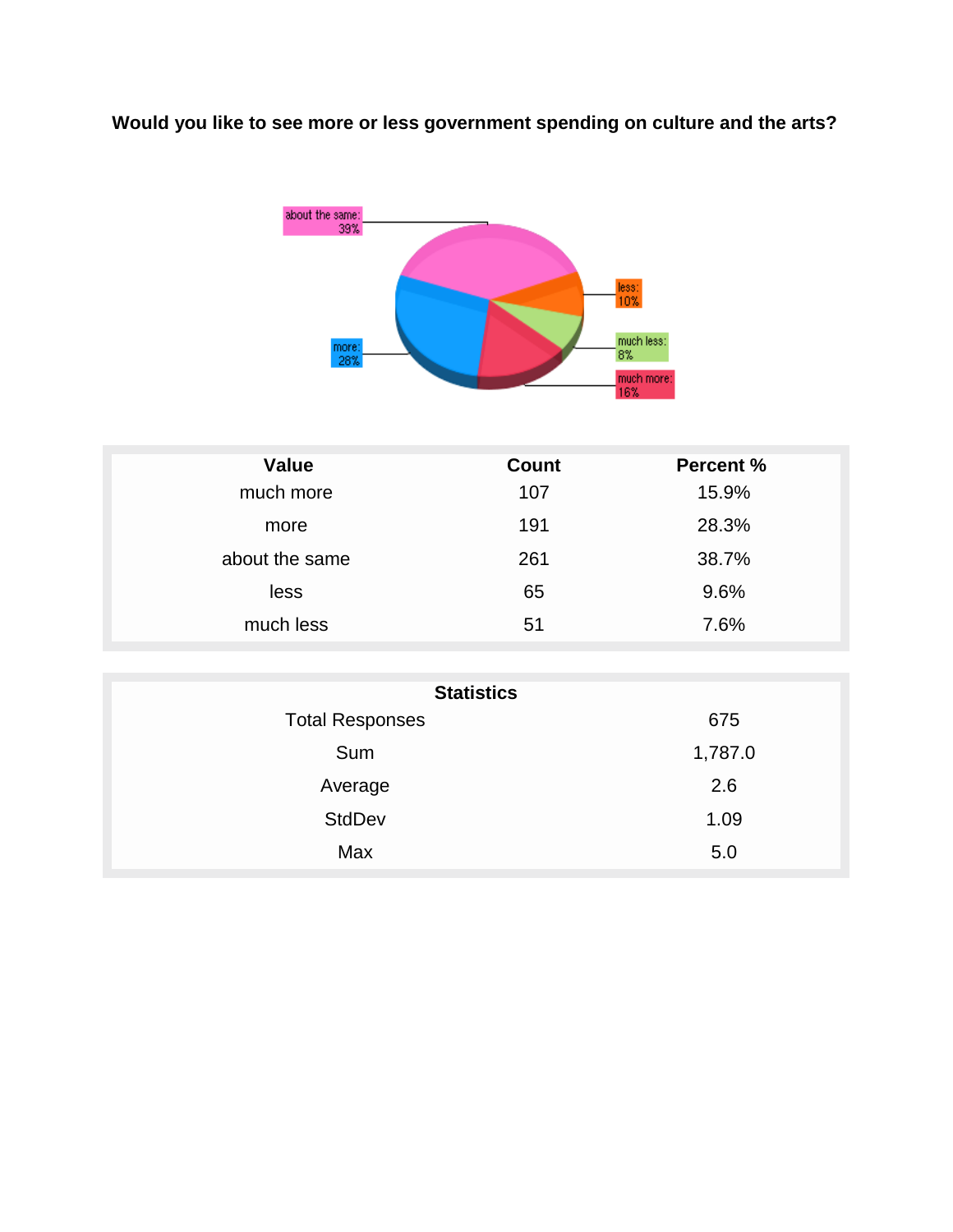**If you had to give all of your \$100 budget to only one organization, which one would it be?**



| Value                         | <b>Count</b> | <b>Percent %</b> |
|-------------------------------|--------------|------------------|
| Performing Arts Center (PAC)  | 471          | 70.6%            |
| <b>Cultural Trust (Trust)</b> | 196          | 29.4%            |

| <b>Statistics</b>      |       |  |  |
|------------------------|-------|--|--|
| <b>Total Responses</b> | 667   |  |  |
| Sum                    | 863.0 |  |  |
| Average                | 1.3   |  |  |
| <b>StdDev</b>          | 0.46  |  |  |
| Max                    | 2.0   |  |  |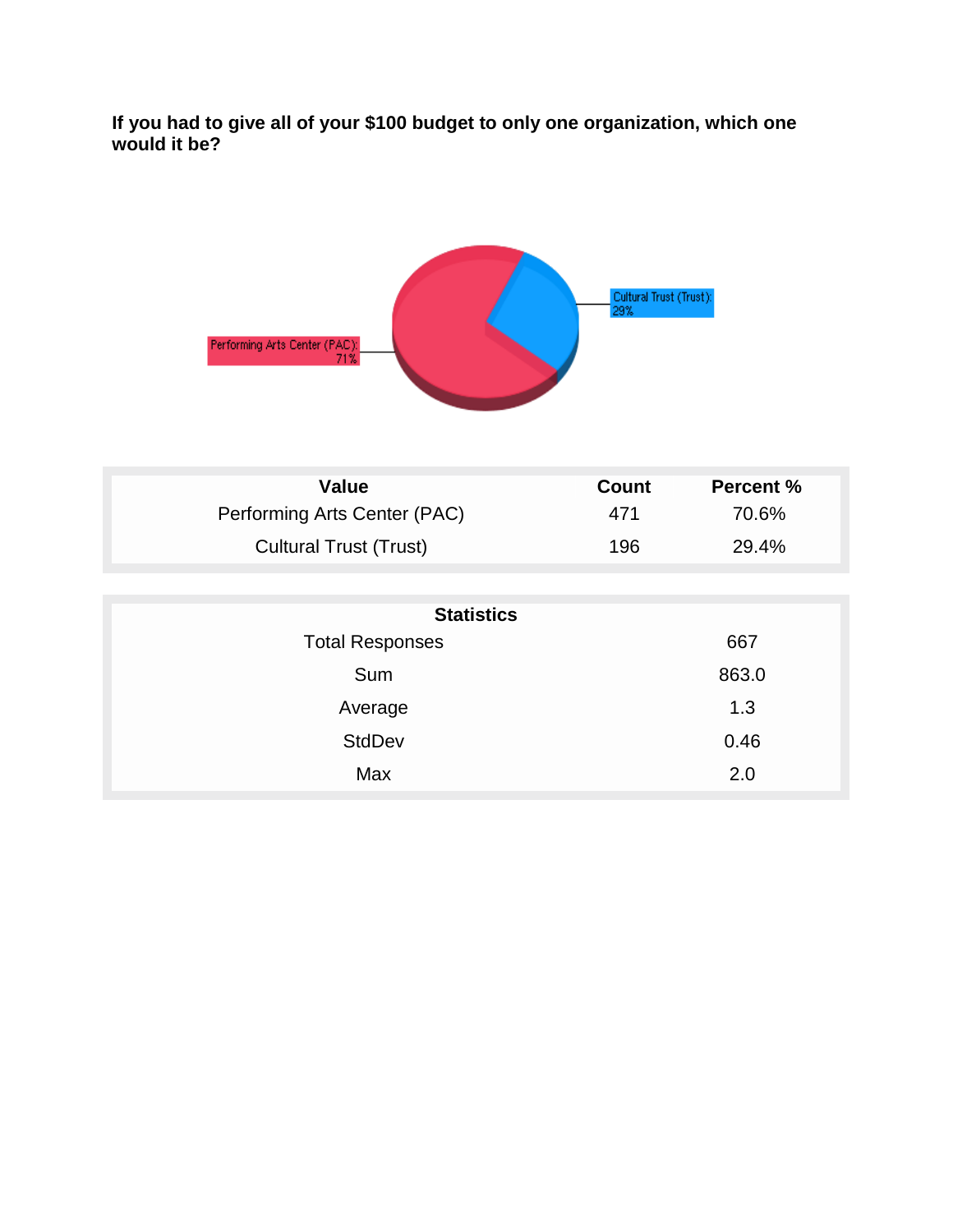### **What is your age?**



| <b>Value</b> | <b>Count</b> | <b>Percent %</b> |
|--------------|--------------|------------------|
| Under 25     | 26           | 3.9%             |
| 25 to 34     | 162          | 24.1%            |
| 35 to 44     | 168          | 25%              |
| 45 to 54     | 160          | 23.8%            |
| 55 to 64     | 105          | 15.6%            |
| 65 to 74     | 44           | 6.5%             |
| 75 or older  | 7            | 1%               |

| <b>Statistics</b>      |         |  |  |
|------------------------|---------|--|--|
| <b>Total Responses</b> | 672     |  |  |
| Sum                    | 2,332.0 |  |  |
| Average                | 3.5     |  |  |
| <b>StdDev</b>          | 1.34    |  |  |
| Max                    | 7.0     |  |  |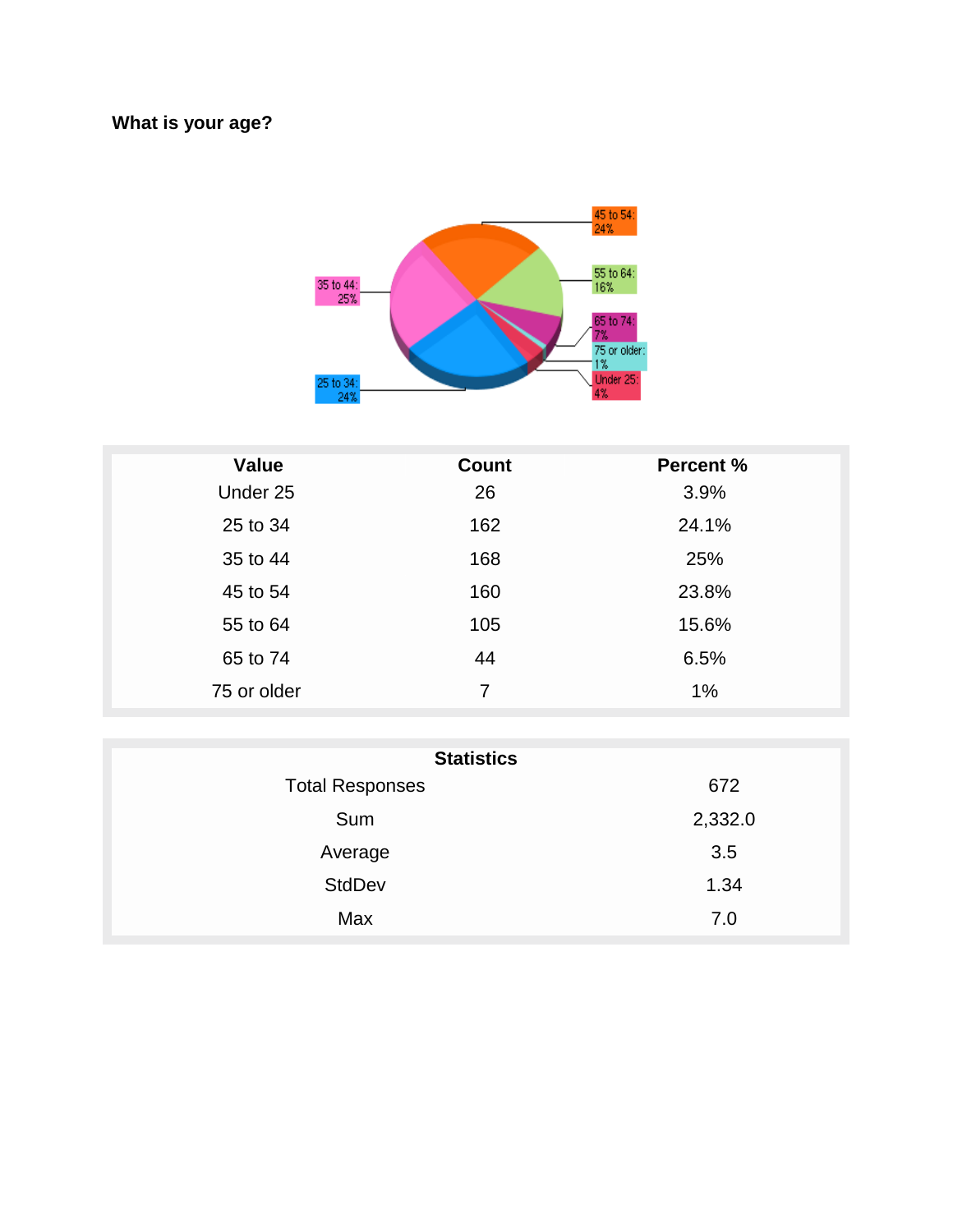### **Are you ...**



| Value  | Count | <b>Percent %</b> |
|--------|-------|------------------|
| Female | 433   | 64.5%            |
| Male   | 238   | 35.5%            |

| <b>Statistics</b>      |       |  |
|------------------------|-------|--|
| <b>Total Responses</b> | 671   |  |
| Sum                    | 909.0 |  |
| Average                | 1.4   |  |
| <b>StdDev</b>          | 0.48  |  |
| Max                    | 2.0   |  |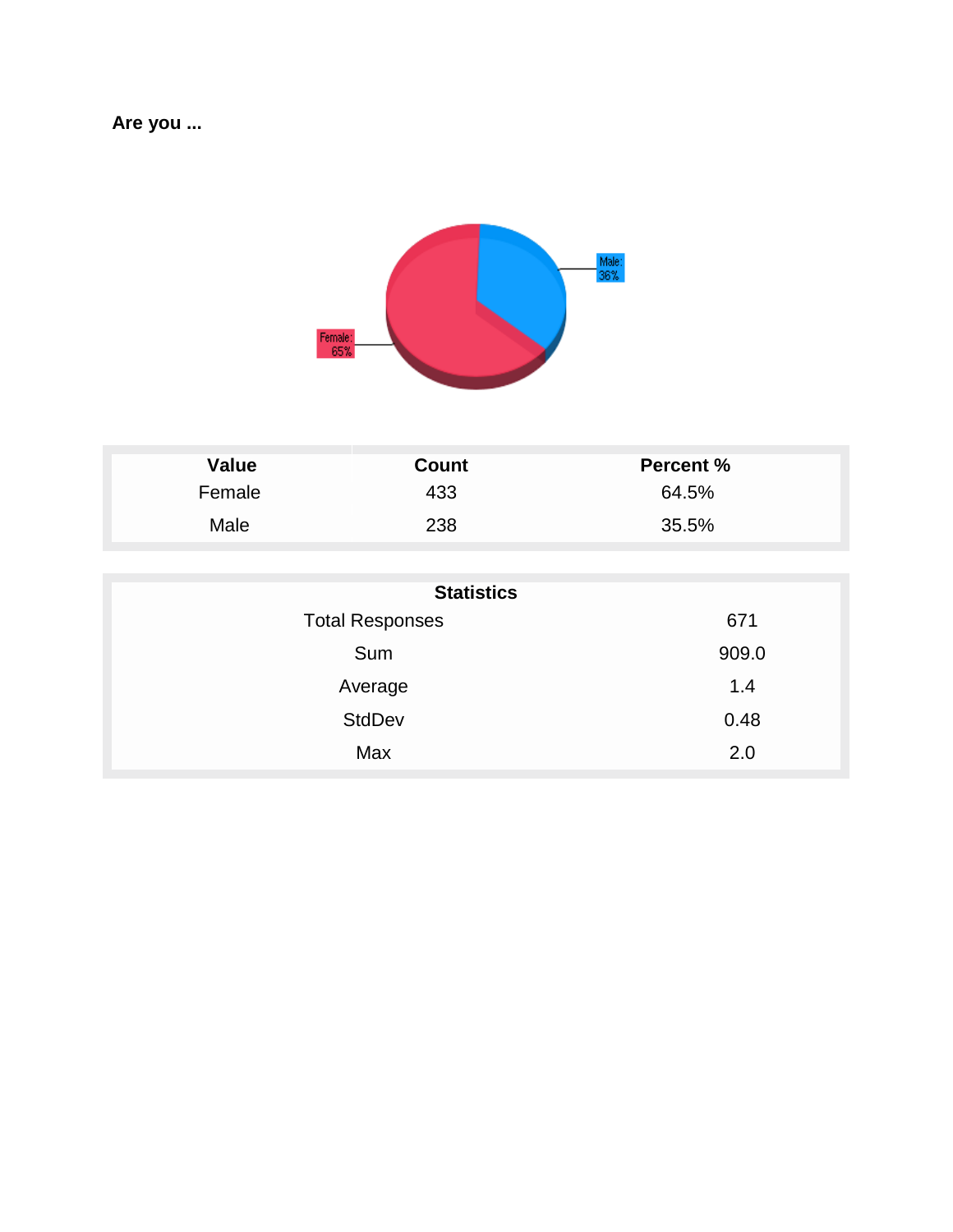## **Do you consider yourself to be primarily ...**



| <b>Value</b>                     | Count | <b>Percent %</b> |
|----------------------------------|-------|------------------|
| White                            | 529   | 79.5%            |
| <b>Black or African American</b> | 47    | 7.1%             |
| Hispanic or Latino (of any race) | 29    | 4.4%             |
| Asian or Pacific Islander        | 42    | 6.3%             |
| Other                            | 18    | 2.7%             |

| <b>Statistics</b>      |       |  |
|------------------------|-------|--|
| <b>Total Responses</b> | 665   |  |
| Sum                    | 968.0 |  |
| Average                | 1.5   |  |
| <b>StdDev</b>          | 1.02  |  |
| Max                    | 5.0   |  |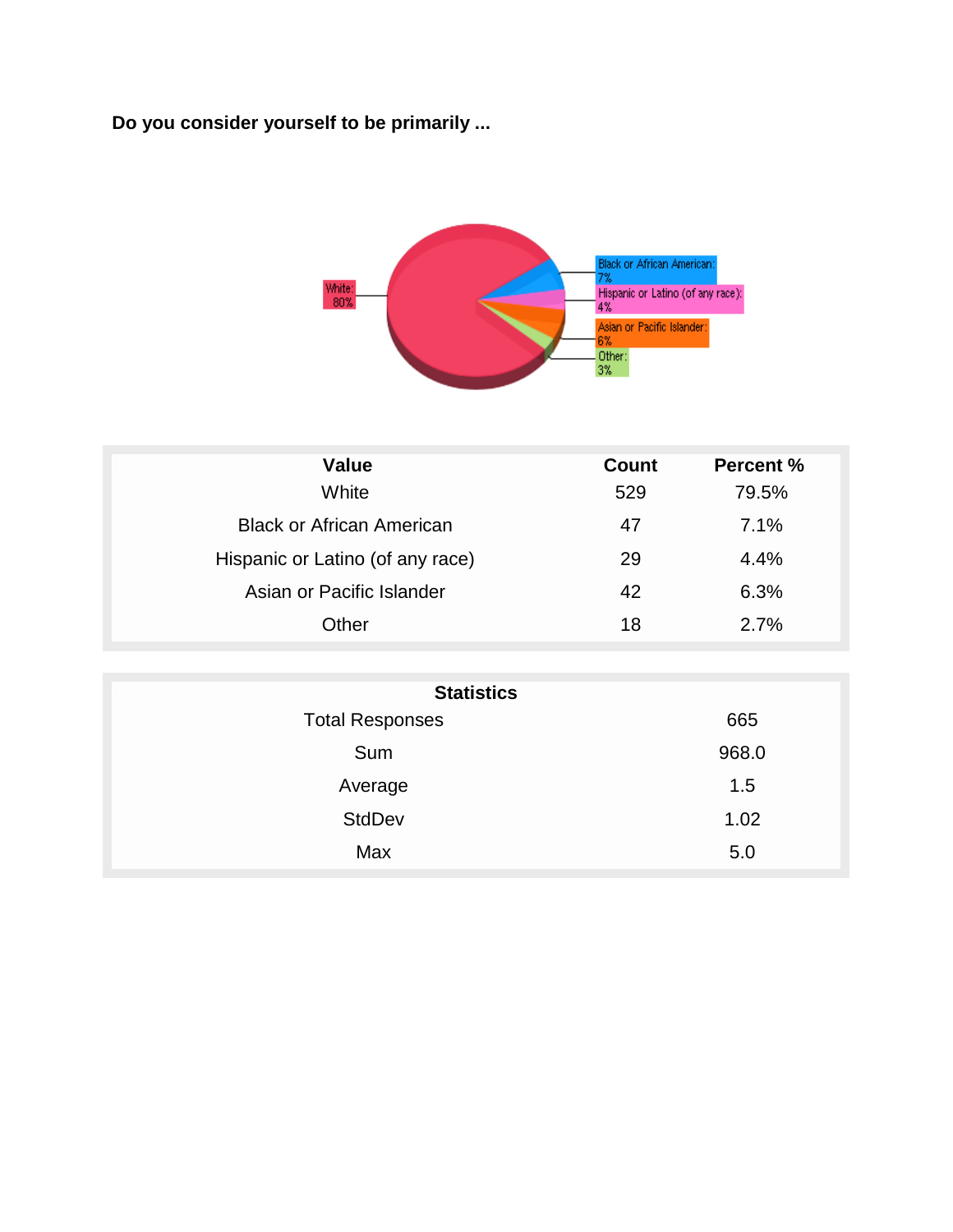#### **What is the last grade or class that you completed in school?**



| <b>Value</b>                                | Count | Percent % |
|---------------------------------------------|-------|-----------|
| Less than 9th grade                         | 2     | 0.3%      |
| 9th to 12th grade, no diploma               | 12    | 1.8%      |
| High school graduate (includes equivalency) | 115   | 17.2%     |
| Some college, no degree                     | 171   | 25.6%     |
| Associate degree                            | 80    | 12%       |
| Bachelors degree                            | 189   | 28.3%     |
| Graduate or professional degree             | 97    | 14.5%     |
| Other                                       | 1     | 0.1%      |

| <b>Statistics</b>      |         |  |
|------------------------|---------|--|
| <b>Total Responses</b> | 667     |  |
| Sum                    | 3,276.0 |  |
| Average                | 4.9     |  |
| <b>StdDev</b>          | 1.42    |  |
| Max                    | 8.0     |  |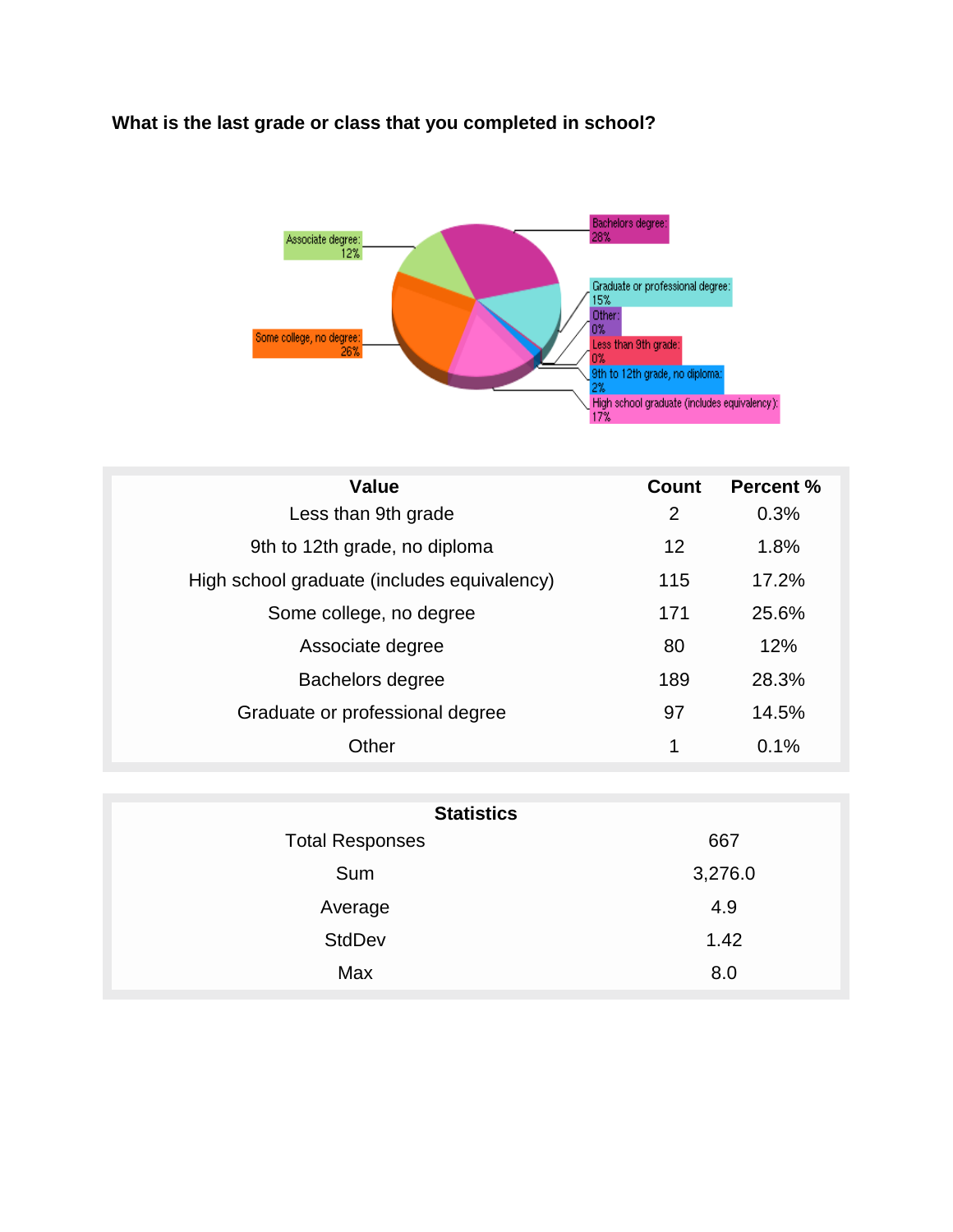#### **Last year, what was your total household income from all sources, before taxes?**



| <b>Value</b>                | <b>Count</b> | <b>Percent %</b> |
|-----------------------------|--------------|------------------|
| Less than \$25,000          | 138          | 20.6%            |
| \$25,000 to under \$50,000  | 168          | 25.1%            |
| \$50,000 to under \$75,000  | 142          | 21.2%            |
| \$75,000 to under \$100,000 | 103          | 15.4%            |
| \$100,000 or more           | 85           | 12.7%            |
| I'd rather not say          | 33           | 4.9%             |

| <b>Statistics</b>      |         |  |
|------------------------|---------|--|
| <b>Total Responses</b> | 669     |  |
| Sum                    | 1,935.0 |  |
| Average                | 2.9     |  |
| <b>StdDev</b>          | 1.47    |  |
| Max                    | 6.0     |  |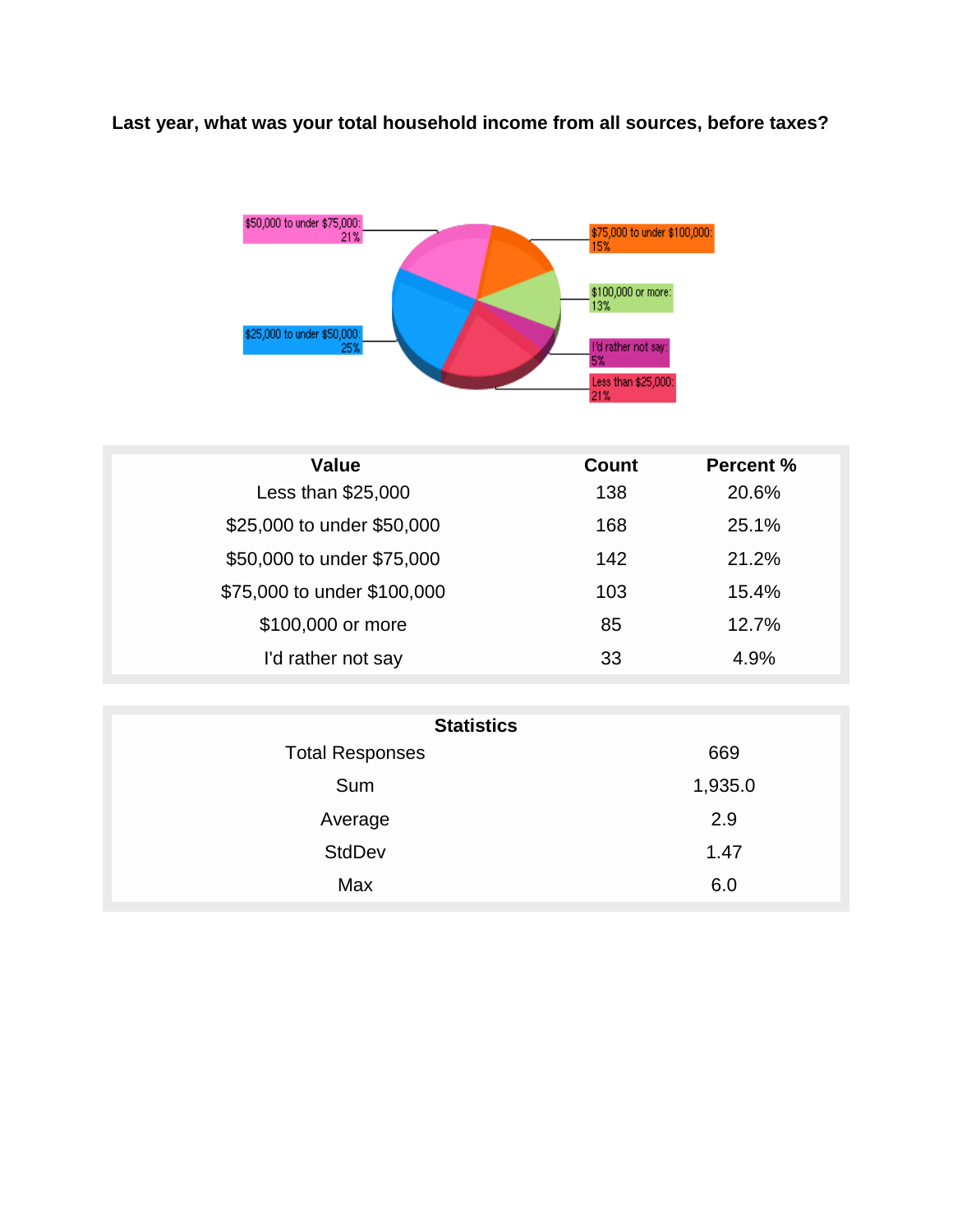## **What country do you live in?**



| <b>Value</b>         | <b>Count</b>   | <b>Percent %</b> |
|----------------------|----------------|------------------|
| <b>UNITED STATES</b> | 553            | 82.9%            |
| <b>ARGENTINA</b>     | 4              | 0.6%             |
| <b>AUSTRALIA</b>     | $\overline{2}$ | 0.3%             |
| <b>BAHAMAS</b>       | $\mathbf{1}$   | 0.1%             |
| <b>CANADA</b>        | 11             | 1.6%             |
| <b>CHILE</b>         | $\overline{2}$ | 0.3%             |
| <b>CHINA</b>         | $\overline{2}$ | 0.3%             |
| <b>COLOMBIA</b>      | $\mathbf{1}$   | 0.1%             |
| <b>CYPRUS</b>        | $\overline{2}$ | 0.3%             |
| <b>FINLAND</b>       | $\overline{2}$ | 0.3%             |
| <b>INDIA</b>         | $\overline{7}$ | 1%               |
| <b>INDONESIA</b>     | $\mathbf 1$    | 0.1%             |
| <b>IRELAND</b>       | 1              | 0.1%             |
| <b>ITALY</b>         | 1              | 0.1%             |
| <b>JAPAN</b>         | 1              | 0.1%             |
| <b>KENYA</b>         | 1              | 0.1%             |
| <b>LITHUANIA</b>     | 1              | 0.1%             |
| <b>MALAYSIA</b>      | $\overline{2}$ | 0.3%             |
| <b>MEXICO</b>        | 1              | 0.1%             |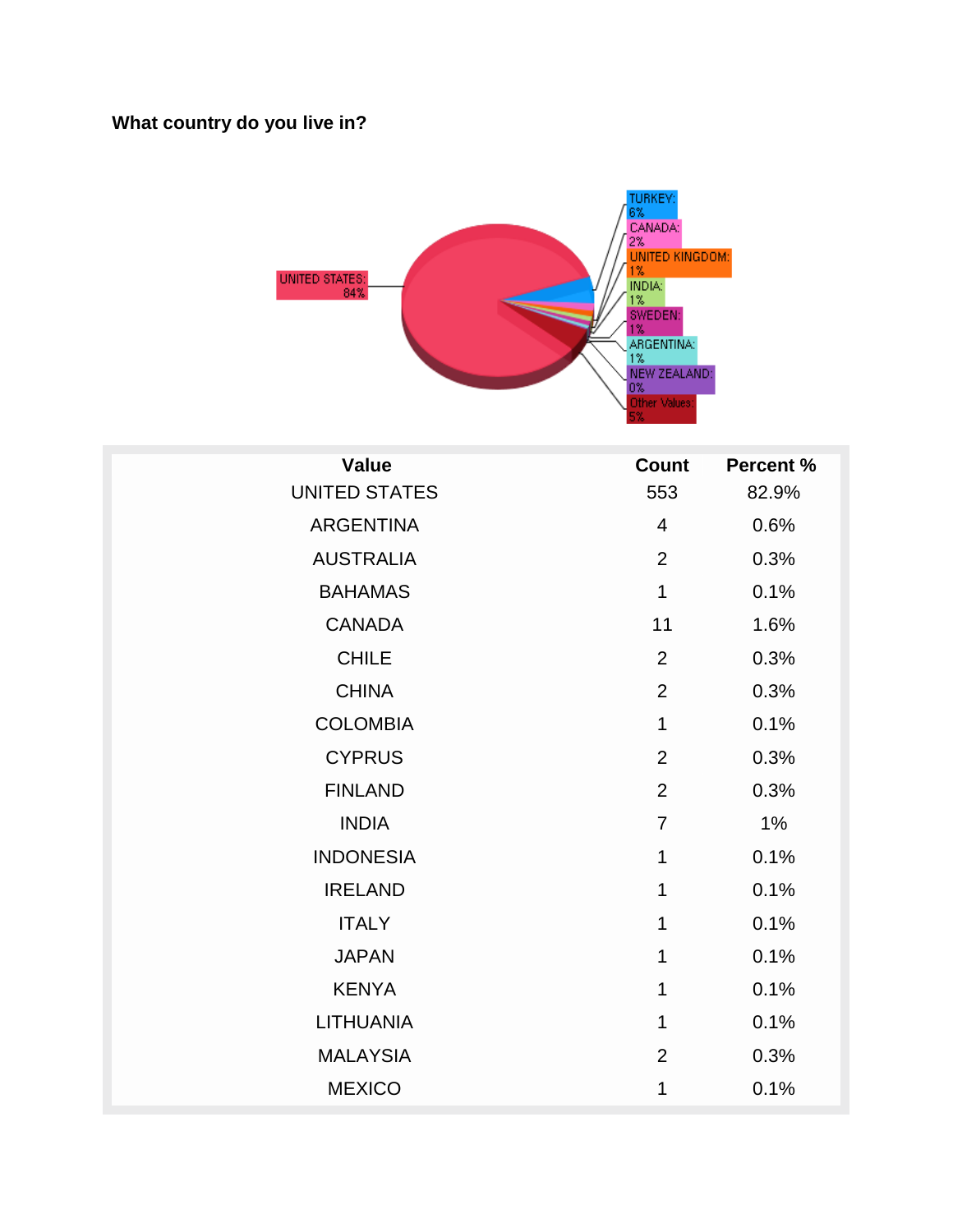| <b>NEW ZEALAND</b>         | $\overline{2}$ | 0.3% |
|----------------------------|----------------|------|
| <b>NIGERIA</b>             | 1              | 0.1% |
| <b>PAKISTAN</b>            | 1              | 0.1% |
| <b>PANAMA</b>              | $\overline{2}$ | 0.3% |
| <b>PHILIPPINES</b>         | $\overline{2}$ | 0.3% |
| <b>PUERTO RICO</b>         | 1              | 0.1% |
| <b>ROMANIA</b>             | $\overline{2}$ | 0.3% |
| <b>RUSSIA</b>              | 1              | 0.1% |
| <b>SINGAPORE</b>           | $\overline{2}$ | 0.3% |
| <b>SOUTH AFRICA</b>        | 1              | 0.1% |
| <b>SWEDEN</b>              | 6              | 0.9% |
| <b>SYRIA</b>               | 1              | 0.1% |
| <b>TURKEY</b>              | 39             | 5.8% |
| <b>UKRAINE</b>             | 1              | 0.1% |
| <b>UNITED KINGDOM</b>      | 8              | 1.2% |
| <b>URUGUAY</b>             | 1              | 0.1% |
|                            | 0              | 0%   |
| <b>AFGHANISTAN</b>         | 0              | 0%   |
| <b>ALBANIA</b>             | 0              | 0%   |
| <b>ALGERIA</b>             | 0              | 0%   |
| <b>AMERICAN SAMOA</b>      | $\mathbf 0$    | 0%   |
| <b>ANDORRA</b>             | $\mathbf 0$    | 0%   |
| ANGOLA                     | 0              | 0%   |
| <b>ANGUILLA</b>            | 0              | 0%   |
| <b>ANTIGUA AND BARBUDA</b> | 0              | 0%   |
| <b>ARMENIA</b>             | $\overline{0}$ | 0%   |
| <b>ARUBA</b>               | 0              | 0%   |
| <b>AUSTRIA</b>             | 0              | 0%   |
| <b>AZERBAIJAN</b>          | 0              | 0%   |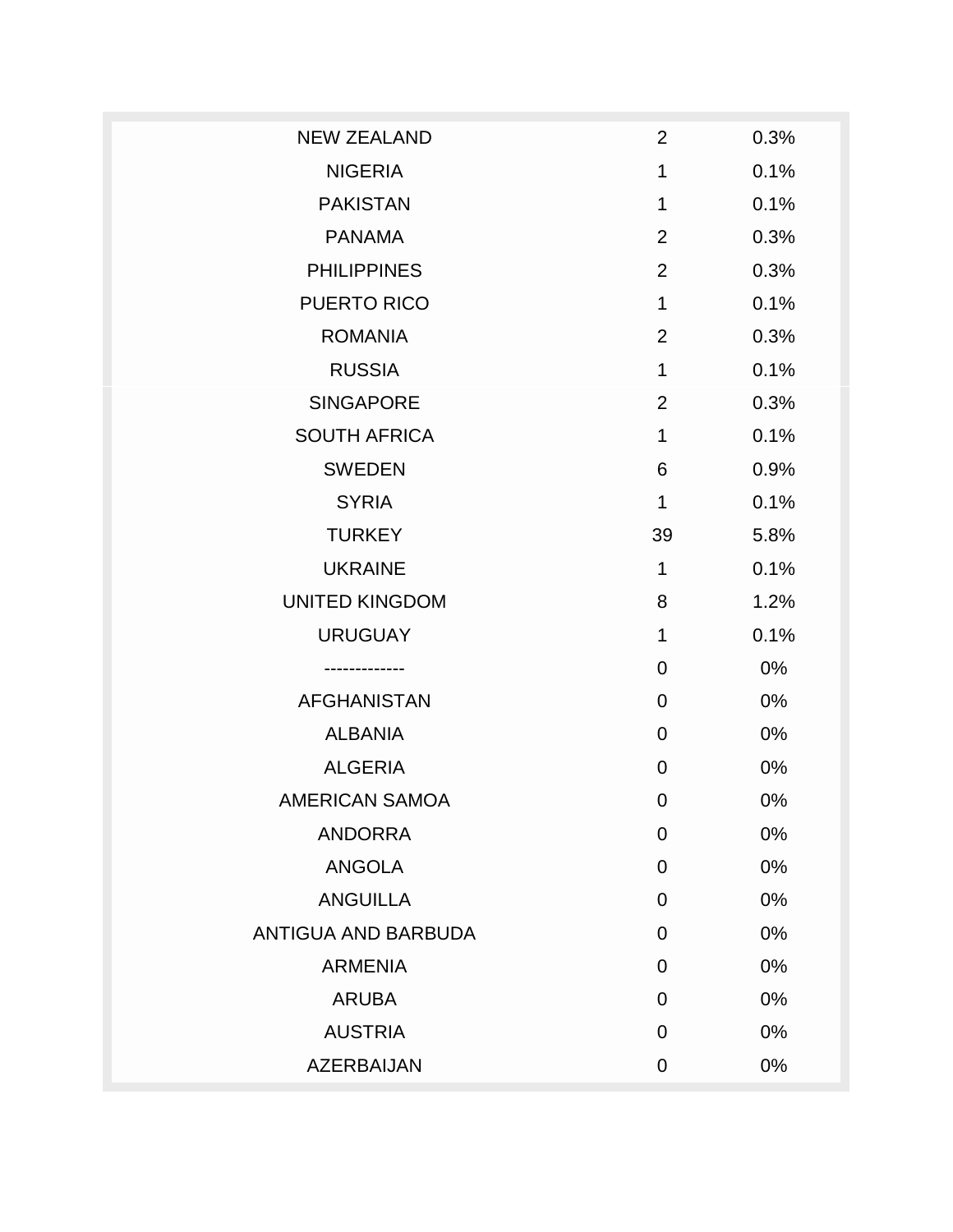| <b>BAHRAIN</b>                  | $\mathbf 0$    | 0% |
|---------------------------------|----------------|----|
| <b>BANGLADESH</b>               | $\mathbf 0$    | 0% |
| <b>BARBADOS</b>                 | $\overline{0}$ | 0% |
| <b>BELARUS</b>                  | $\mathbf 0$    | 0% |
| <b>BELGIUM</b>                  | $\mathbf 0$    | 0% |
| <b>BELIZE</b>                   | $\mathbf 0$    | 0% |
| <b>BENIN</b>                    | $\mathbf 0$    | 0% |
| <b>BERMUDA</b>                  | $\mathbf 0$    | 0% |
| <b>BHUTAN</b>                   | $\mathbf 0$    | 0% |
| <b>BOLIVIA</b>                  | $\mathbf 0$    | 0% |
| BOSNIA-HERZEGOVINA              | $\mathbf 0$    | 0% |
| <b>BOTSWANA</b>                 | $\mathbf 0$    | 0% |
| <b>BRAZIL</b>                   | $\mathbf 0$    | 0% |
| <b>BRUNEI</b>                   | $\mathbf 0$    | 0% |
| <b>BULGARIA</b>                 | $\mathbf 0$    | 0% |
| <b>BURKINA FASO</b>             | $\mathbf 0$    | 0% |
| <b>BURUNDI</b>                  | $\mathbf 0$    | 0% |
| <b>CAMBODIA</b>                 | $\mathbf 0$    | 0% |
| <b>CAMEROON</b>                 | $\mathbf 0$    | 0% |
| <b>CAPE VERDE</b>               | $\mathbf 0$    | 0% |
| <b>CAYMAN ISLANDS</b>           | $\mathbf 0$    | 0% |
| <b>CENTRAL AFRICAN REPUBLIC</b> | $\mathbf 0$    | 0% |
| <b>CHAD</b>                     | $\mathbf 0$    | 0% |
| <b>COMOROS</b>                  | $\mathbf 0$    | 0% |
| <b>CONGO</b>                    | $\mathbf 0$    | 0% |
| Congo, Dem. Rep.                | $\mathbf 0$    | 0% |
| <b>COOK ISLANDS</b>             | $\mathbf 0$    | 0% |
| <b>COSTA RICA</b>               | $\mathbf 0$    | 0% |
| <b>COTE D'IVOIRE</b>            | $\mathbf 0$    | 0% |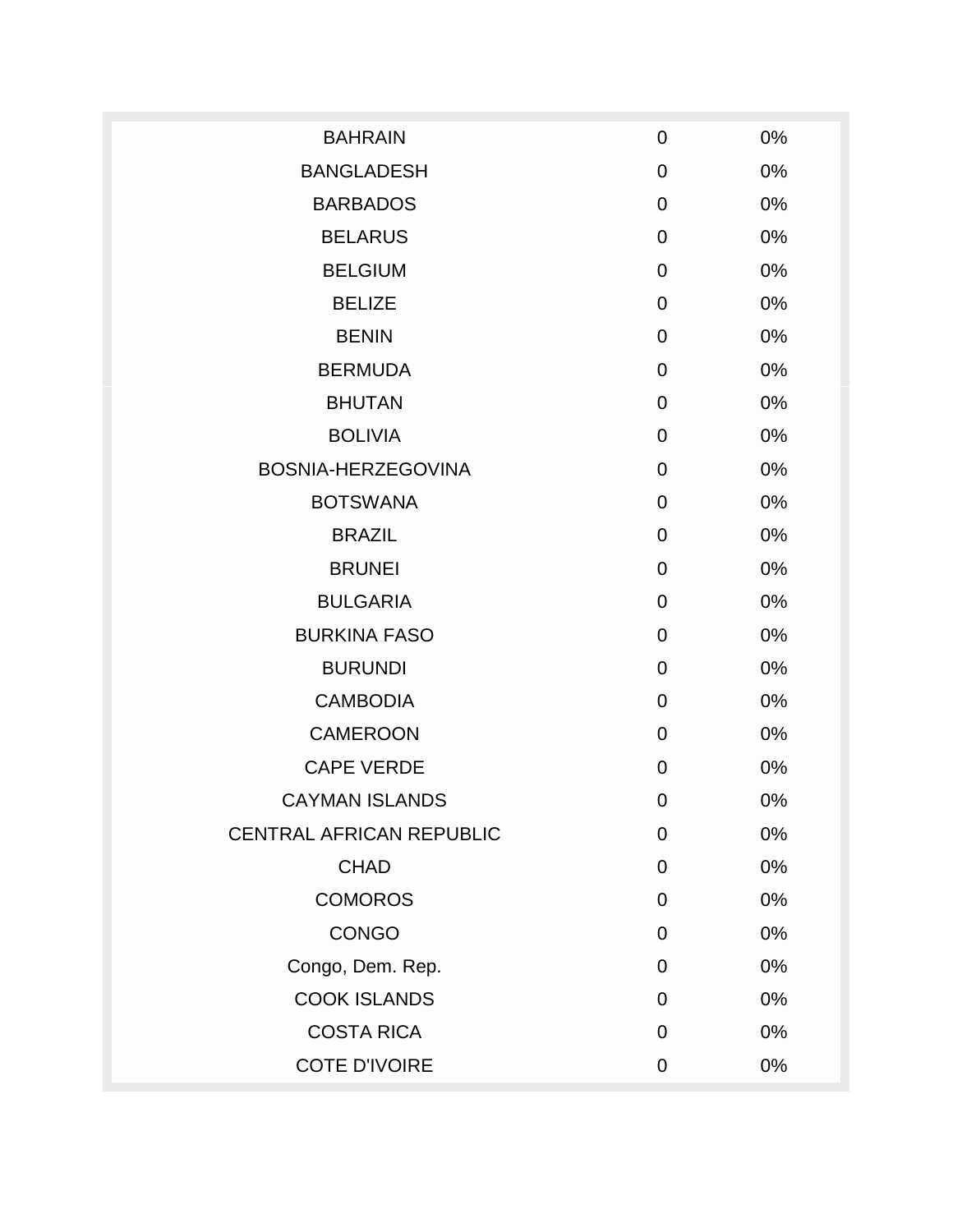| <b>CROATIA</b>            | $\mathbf 0$    | 0% |
|---------------------------|----------------|----|
| <b>CUBA</b>               | $\mathbf 0$    | 0% |
| <b>CZECH REPUBLIC</b>     | $\overline{0}$ | 0% |
| <b>DENMARK</b>            | $\overline{0}$ | 0% |
| <b>DJIBOUTI</b>           | $\mathbf 0$    | 0% |
| <b>DOMINICA</b>           | $\mathbf 0$    | 0% |
| <b>DOMINICAN REPUBLIC</b> | $\overline{0}$ | 0% |
| <b>ECUADOR</b>            | $\overline{0}$ | 0% |
| <b>EGYPT</b>              | $\overline{0}$ | 0% |
| <b>EL SALVADOR</b>        | $\overline{0}$ | 0% |
| <b>EQUATORIAL GUINEA</b>  | $\mathbf 0$    | 0% |
| <b>ERITREA</b>            | $\overline{0}$ | 0% |
| <b>ESTONIA</b>            | $\mathbf 0$    | 0% |
| <b>ETHIOPIA</b>           | $\overline{0}$ | 0% |
| <b>FIJI</b>               | $\mathbf 0$    | 0% |
| <b>FRANCE</b>             | $\overline{0}$ | 0% |
| <b>FRENCH GUIANA</b>      | $\overline{0}$ | 0% |
| <b>GABON</b>              | $\overline{0}$ | 0% |
| <b>GAMBIA</b>             | $\overline{0}$ | 0% |
| <b>GEORGIA</b>            | $\mathbf 0$    | 0% |
| <b>GERMANY</b>            | $\mathbf 0$    | 0% |
| <b>GHANA</b>              | $\mathbf 0$    | 0% |
| <b>GREECE</b>             | $\mathbf 0$    | 0% |
| <b>GRENADA</b>            | $\mathbf 0$    | 0% |
| <b>GUAM</b>               | $\mathbf 0$    | 0% |
| <b>GUATEMALA</b>          | $\mathbf 0$    | 0% |
| <b>GUINEA</b>             | $\overline{0}$ | 0% |
| <b>GUINEA-BISSAU</b>      | $\overline{0}$ | 0% |
| <b>GUYANA</b>             | $\mathbf 0$    | 0% |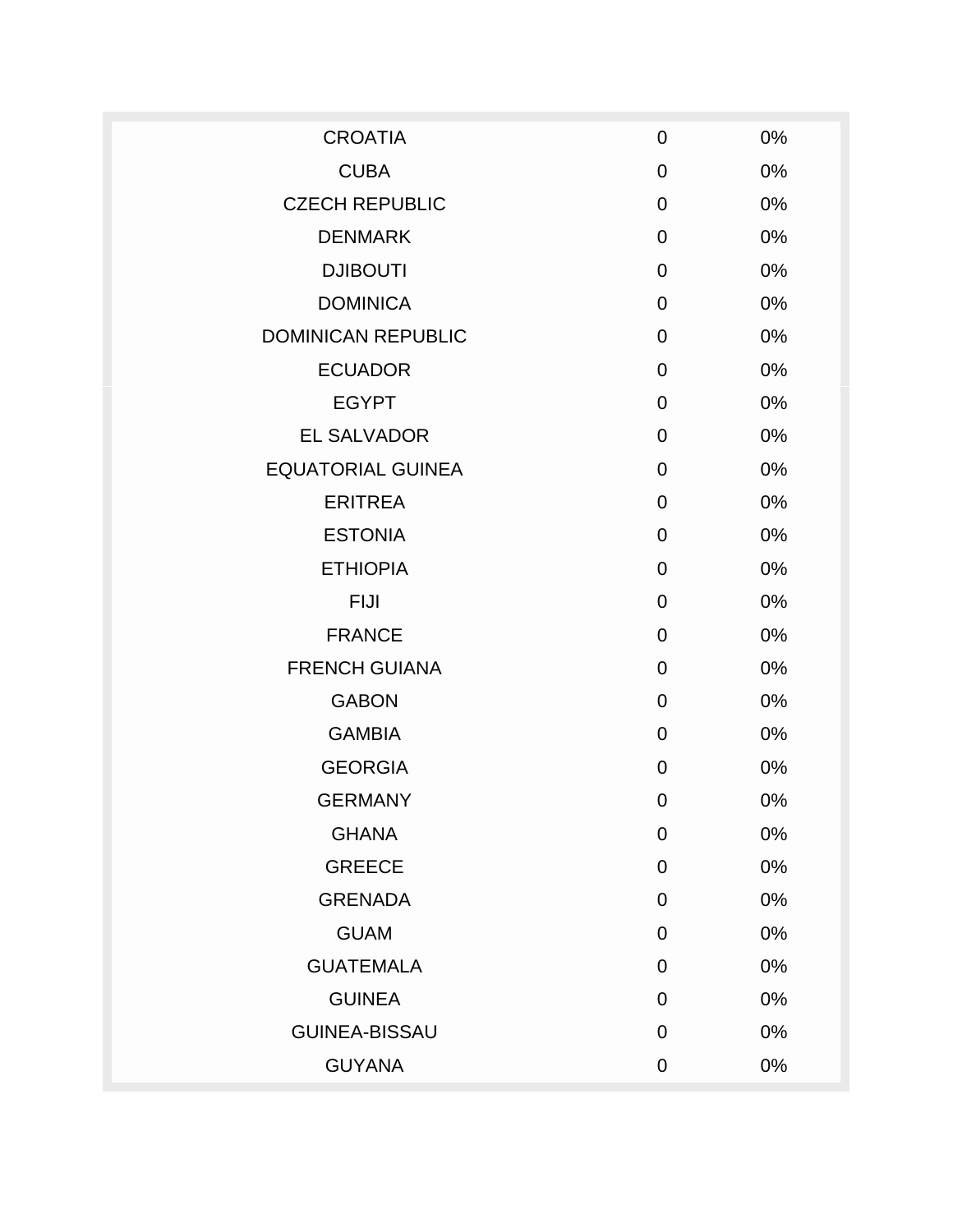| <b>HAITI</b>         | $\mathbf 0$    | 0%    |
|----------------------|----------------|-------|
| <b>HONDURAS</b>      | $\mathbf 0$    | 0%    |
| <b>HONG KONG</b>     | $\mathbf 0$    | 0%    |
| <b>HUNGARY</b>       | $\mathbf 0$    | 0%    |
| <b>ICELAND</b>       | $\mathbf 0$    | 0%    |
| <b>IRAN</b>          | $\mathbf 0$    | 0%    |
| <b>IRAQ</b>          | $\mathbf 0$    | 0%    |
| <b>ISRAEL</b>        | $\mathbf 0$    | 0%    |
| <b>JAMAICA</b>       | $\mathbf 0$    | 0%    |
| <b>JORDAN</b>        | $\mathbf 0$    | 0%    |
| <b>KAZAKHSTAN</b>    | $\mathbf 0$    | $0\%$ |
| <b>KIRIBATI</b>      | $\mathbf 0$    | 0%    |
| KOREA, NORTH         | $\mathbf 0$    | 0%    |
| KOREA, SOUTH         | $\mathbf 0$    | 0%    |
| <b>KOSOVO</b>        | $\mathbf 0$    | $0\%$ |
| <b>KUWAIT</b>        | $\mathbf 0$    | 0%    |
| <b>KYRGYZSTAN</b>    | $\overline{0}$ | 0%    |
| <b>LAOS</b>          | $\mathbf 0$    | 0%    |
| <b>LATVIA</b>        | $\mathbf 0$    | 0%    |
| <b>LEBANON</b>       | $\mathbf 0$    | $0\%$ |
| <b>LESOTHO</b>       | $\mathbf 0$    | 0%    |
| <b>LIBERIA</b>       | $\mathbf 0$    | 0%    |
| <b>LIBYA</b>         | $\mathbf 0$    | 0%    |
| <b>LIECHTENSTEIN</b> | $\mathbf 0$    | 0%    |
| <b>LUXEMBOURG</b>    | $\mathbf 0$    | 0%    |
| <b>MACAO</b>         | $\mathbf 0$    | 0%    |
| <b>MACEDONIA</b>     | $\overline{0}$ | 0%    |
| <b>MADAGASCAR</b>    | $\overline{0}$ | 0%    |
| <b>MALAWI</b>        | $\mathbf 0$    | 0%    |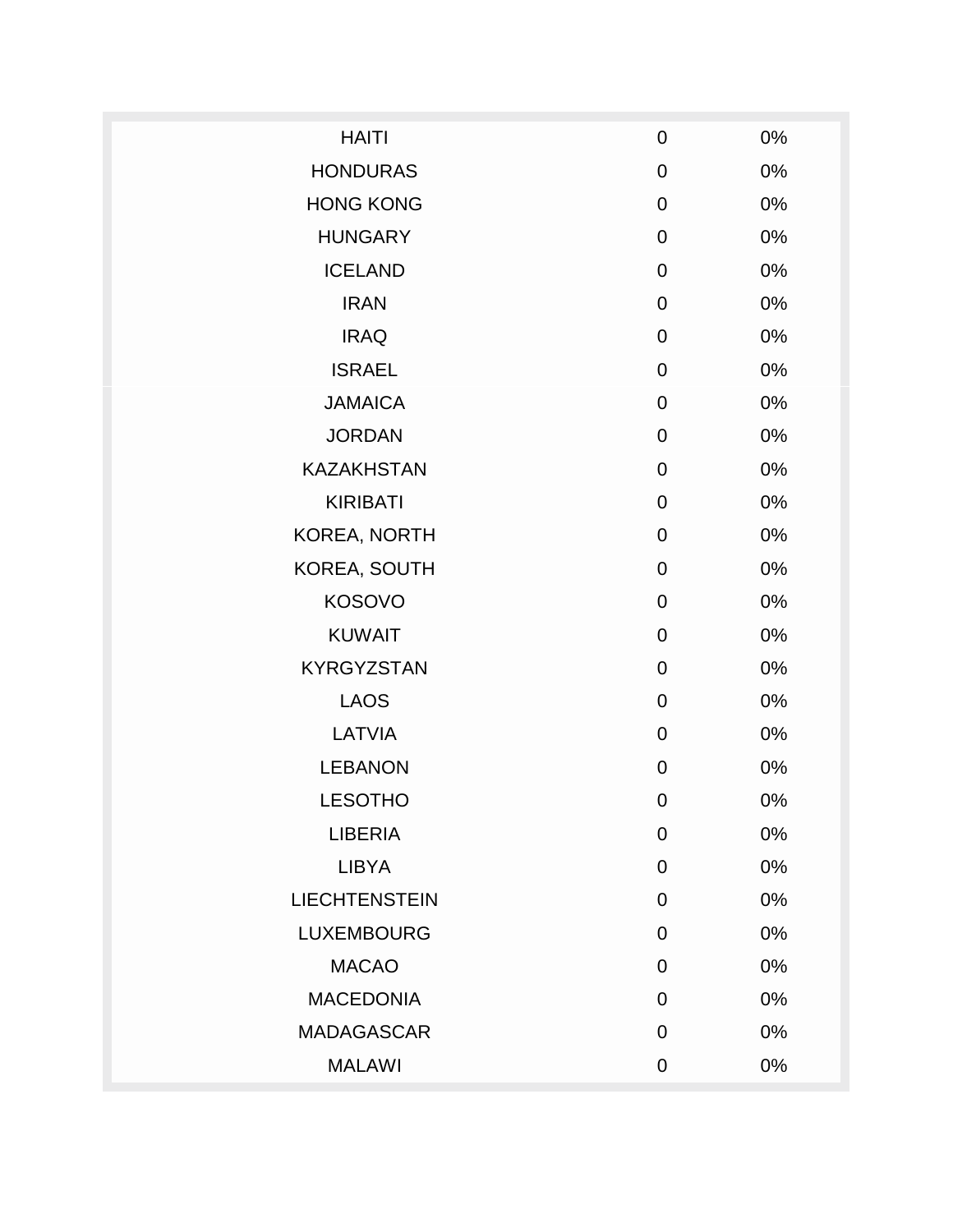| <b>MALDIVES</b>         | $\overline{0}$ | 0% |
|-------------------------|----------------|----|
| <b>MALI</b>             | $\mathbf 0$    | 0% |
| <b>MALTA</b>            | $\overline{0}$ | 0% |
| <b>MARSHALL ISLANDS</b> | $\overline{0}$ | 0% |
| <b>MARTINIQUE</b>       | $\overline{0}$ | 0% |
| <b>MAURITANIA</b>       | $\mathbf 0$    | 0% |
| <b>MAURITIUS</b>        | $\overline{0}$ | 0% |
| <b>MICRONESIA</b>       | $\overline{0}$ | 0% |
| <b>MOLDOVA</b>          | 0              | 0% |
| <b>MONACO</b>           | $\overline{0}$ | 0% |
| <b>MONGOLIA</b>         | $\mathbf 0$    | 0% |
| <b>MONTENEGRO</b>       | $\overline{0}$ | 0% |
| <b>MOROCCO</b>          | $\mathbf 0$    | 0% |
| <b>MOZAMBIQUE</b>       | $\overline{0}$ | 0% |
| <b>MYANMAR</b>          | $\overline{0}$ | 0% |
| <b>NAMIBIA</b>          | $\overline{0}$ | 0% |
| <b>NAURU</b>            | $\overline{0}$ | 0% |
| <b>NEPAL</b>            | 0              | 0% |
| <b>NETHERLANDS</b>      | $\overline{0}$ | 0% |
| NETHERLANDS ANTILLES    | $\mathbf 0$    | 0% |
| <b>NEW CALEDONIA</b>    | $\mathbf 0$    | 0% |
| <b>NICARAGUA</b>        | $\mathbf 0$    | 0% |
| <b>NIGER</b>            | $\mathbf 0$    | 0% |
| <b>NIUE</b>             | $\mathbf 0$    | 0% |
| <b>NORWAY</b>           | $\mathbf 0$    | 0% |
| <b>OMAN</b>             | $\mathbf 0$    | 0% |
| <b>PALAU</b>            | $\mathbf 0$    | 0% |
| PAPUA NEW GUINEA        | $\mathbf 0$    | 0% |
| <b>PARAGUAY</b>         | $\pmb{0}$      | 0% |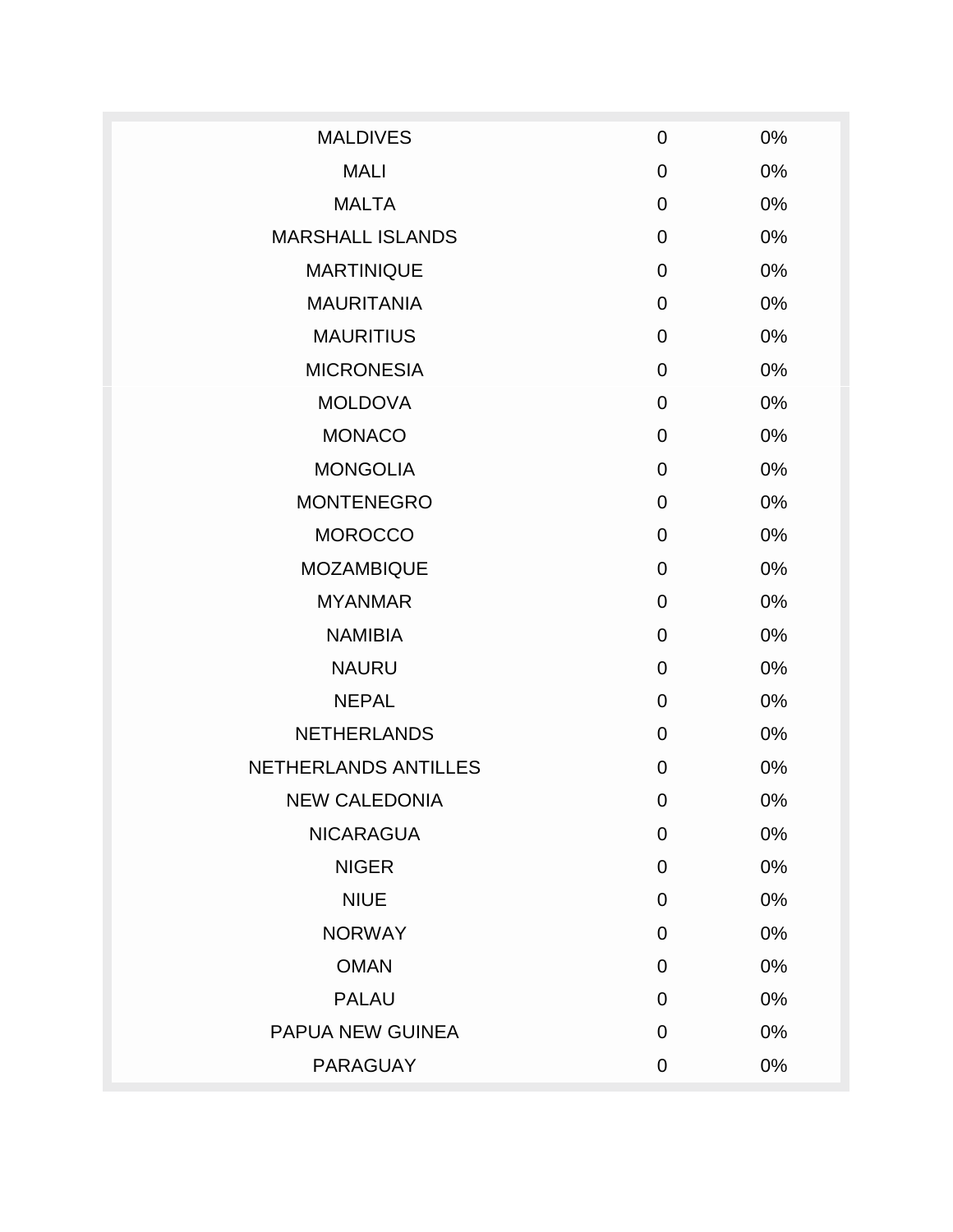| <b>PERU</b>                    | $\mathbf 0$    | 0% |
|--------------------------------|----------------|----|
| <b>POLAND</b>                  | $\mathbf 0$    | 0% |
| <b>PORTUGAL</b>                | $\overline{0}$ | 0% |
| QATAR                          | $\mathbf 0$    | 0% |
| <b>REUNION</b>                 | $\mathbf 0$    | 0% |
| <b>RWANDA</b>                  | $\mathbf 0$    | 0% |
| <b>SAMOA</b>                   | $\mathbf 0$    | 0% |
| <b>SAN MARINO</b>              | $\Omega$       | 0% |
| <b>SAO TOME AND PRINCIPE</b>   | $\mathbf 0$    | 0% |
| <b>SAUDI ARABIA</b>            | $\mathbf 0$    | 0% |
| <b>SENEGAL</b>                 | $\mathbf 0$    | 0% |
| <b>SERBIA</b>                  | $\overline{0}$ | 0% |
| <b>SEYCHELLES</b>              | $\overline{0}$ | 0% |
| <b>SIERRA LEONE</b>            | $\overline{0}$ | 0% |
| <b>SLOVAKIA</b>                | $\mathbf 0$    | 0% |
| <b>SLOVENIA</b>                | $\mathbf 0$    | 0% |
| <b>SOLOMON ISLANDS</b>         | $\mathbf 0$    | 0% |
| <b>SOMALIA</b>                 | $\overline{0}$ | 0% |
| <b>SPAIN</b>                   | $\mathbf 0$    | 0% |
| <b>SRI LANKA</b>               | $\overline{0}$ | 0% |
| <b>ST. KITTS AND NEVIS</b>     | $\overline{0}$ | 0% |
| <b>ST. LUCIA</b>               | $\mathbf 0$    | 0% |
| ST. VINCENT AND THE GRENADINES | $\overline{0}$ | 0% |
| <b>SUDAN</b>                   | $\mathbf 0$    | 0% |
| <b>SURINAME</b>                | $\mathbf 0$    | 0% |
| <b>SWAZILAND</b>               | $\mathbf 0$    | 0% |
| <b>SWITZERLAND</b>             | $\mathbf 0$    | 0% |
| <b>TAIWAN</b>                  | $\overline{0}$ | 0% |
| <b>TAJIKISTAN</b>              | $\mathbf 0$    | 0% |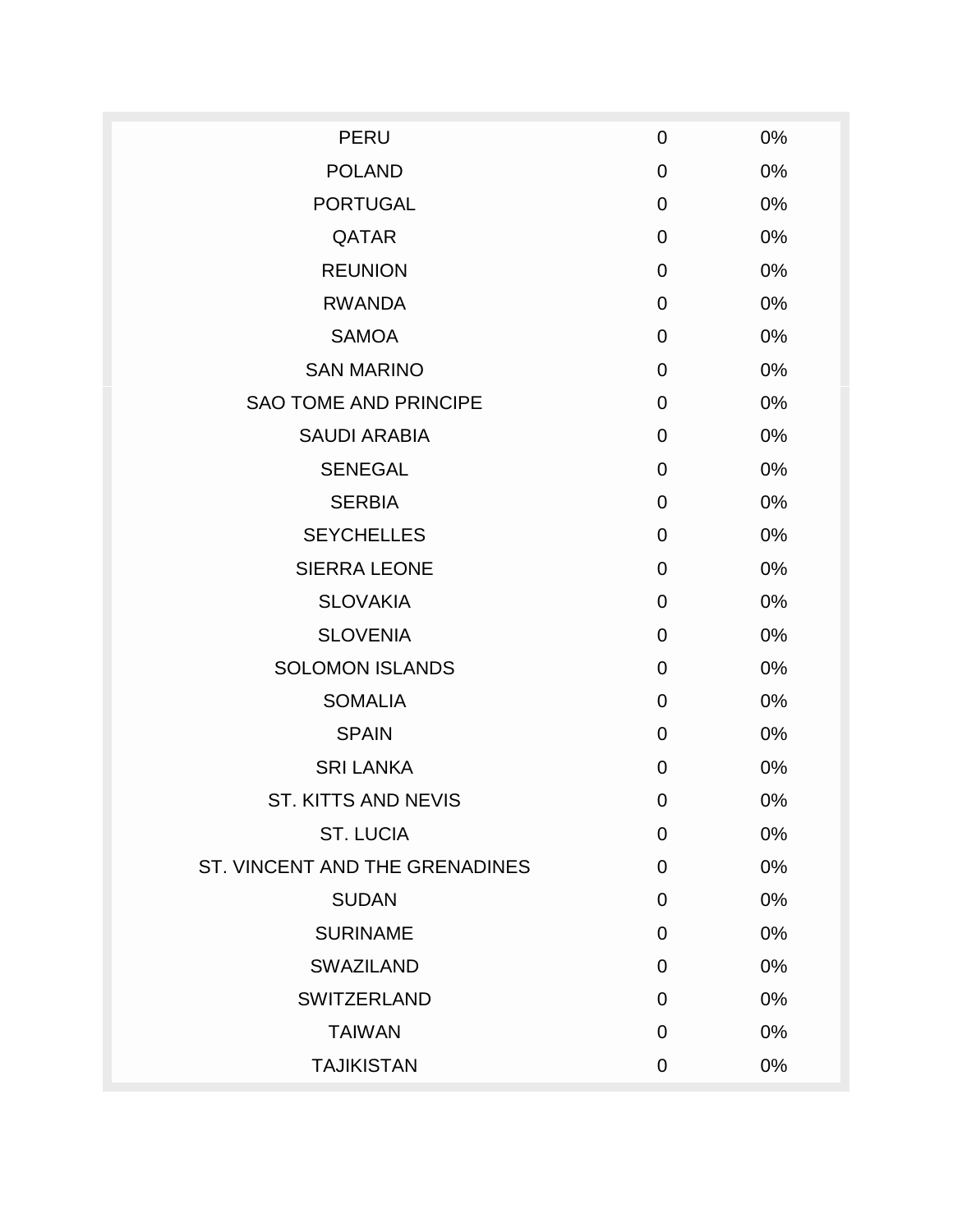| <b>TANZANIA</b>             | $\overline{0}$ | 0% |
|-----------------------------|----------------|----|
| <b>THAILAND</b>             | $\mathbf 0$    | 0% |
| <b>TIMOR-LESTE</b>          | $\mathbf 0$    | 0% |
| <b>TOGO</b>                 | $\overline{0}$ | 0% |
| <b>TONGA</b>                | $\mathbf 0$    | 0% |
| TRINIDAD AND TOBAGO         | $\mathbf 0$    | 0% |
| <b>TUNISIA</b>              | $\mathbf 0$    | 0% |
| <b>TURKMENISTAN</b>         | $\mathbf 0$    | 0% |
| <b>TUVALU</b>               | $\overline{0}$ | 0% |
| <b>UGANDA</b>               | $\mathbf 0$    | 0% |
| <b>UNITED ARAB EMIRATES</b> | $\mathbf 0$    | 0% |
| <b>UZBEKISTAN</b>           | $\overline{0}$ | 0% |
| <b>VANUATU</b>              | $\mathbf 0$    | 0% |
| <b>VENEZUELA</b>            | $\overline{0}$ | 0% |
| <b>VIETNAM</b>              | $\overline{0}$ | 0% |
| VIRGIN ISLANDS (U.S.)       | $\mathbf 0$    | 0% |
| <b>WEST BANK GAZA</b>       | $\mathbf 0$    | 0% |
| <b>YEMEN</b>                | $\mathbf 0$    | 0% |
| <b>ZAMBIA</b>               | $\mathbf 0$    | 0% |
| <b>ZIMBABWE</b>             | $\mathbf 0$    | 0% |
|                             |                |    |

| <b>Statistics</b>      |     |  |
|------------------------|-----|--|
| <b>Total Responses</b> | 667 |  |
|                        |     |  |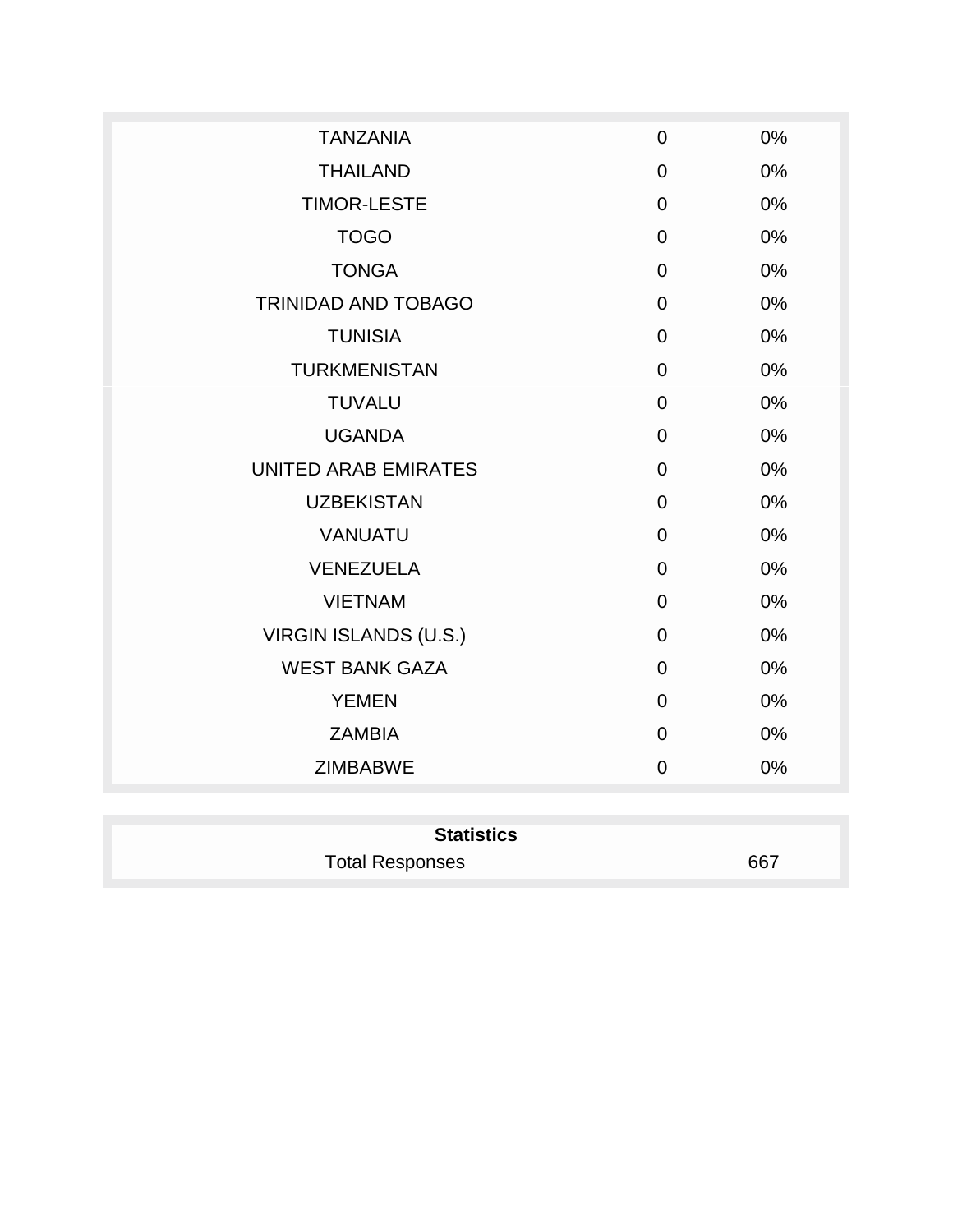# **What state do you live in? (US residents only)**



| <b>Value</b>                | <b>Count</b>    | <b>Percent %</b> |
|-----------------------------|-----------------|------------------|
| Alabama                     | 6               | 1.1%             |
| Alaska                      | 1               | 0.2%             |
| Arizona                     | 12              | 2.2%             |
| Arkansas                    | $\overline{4}$  | 0.7%             |
| California                  | 66              | 11.9%            |
| Colorado                    | 3               | 0.5%             |
| Connecticut                 | $\overline{2}$  | 0.4%             |
| <b>District of Columbia</b> | $\overline{2}$  | 0.4%             |
| Florida                     | 40              | 7.2%             |
| Georgia                     | 13              | 2.3%             |
| Hawaii                      | 1               | 0.2%             |
| Idaho                       | $\overline{2}$  | 0.4%             |
| <b>Illinois</b>             | 20              | 3.6%             |
| Indiana                     | 13              | 2.3%             |
| lowa                        | $6\phantom{1}6$ | 1.1%             |
| Kansas                      | $\overline{4}$  | 0.7%             |
| Kentucky                    | 14              | 2.5%             |
| Louisiana                   | 5               | 0.9%             |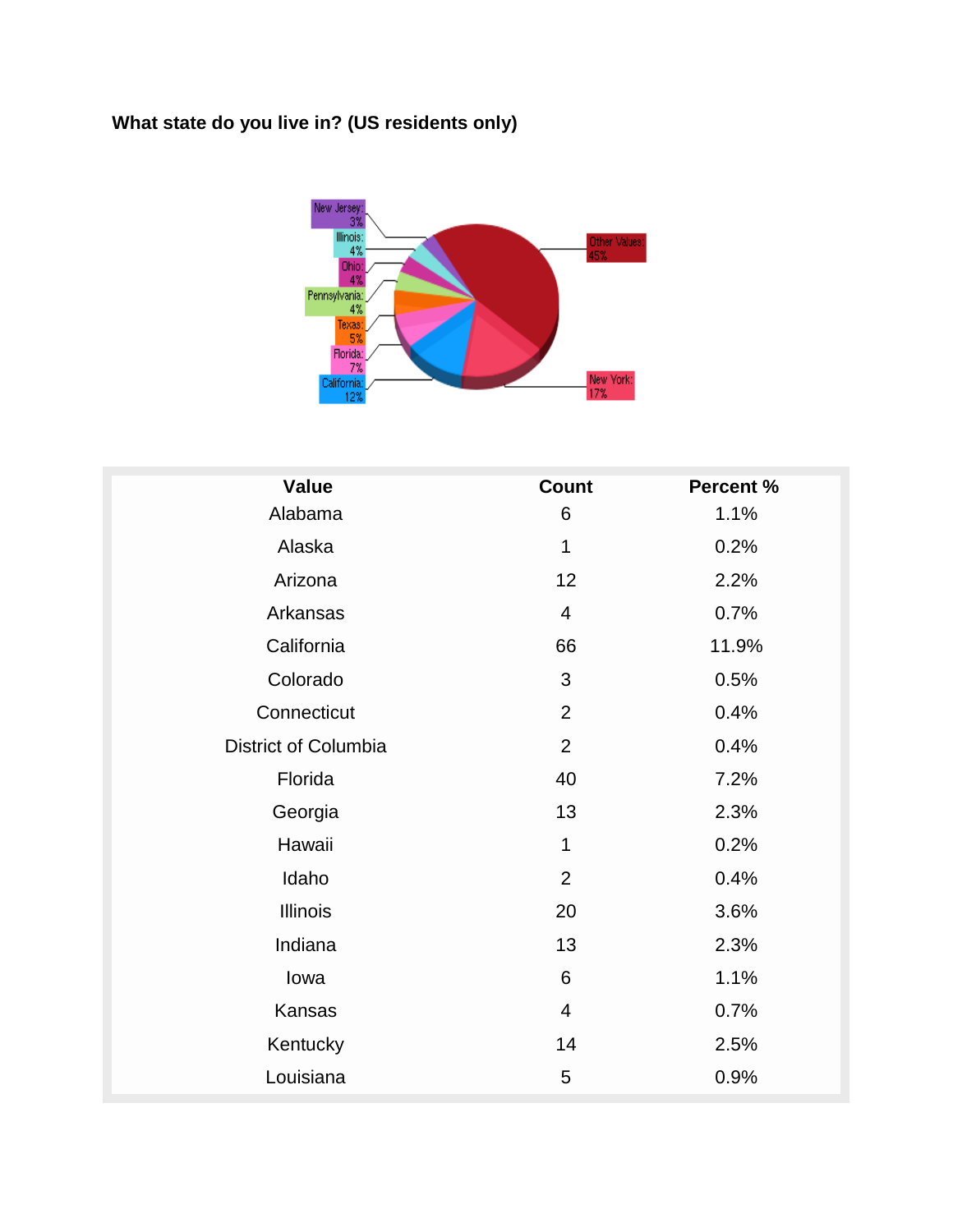| Maine<br>$\mathfrak{S}$<br>0.5%<br>Maryland<br>3<br>0.5%<br>13<br>Massachusetts<br>2.3%<br>Michigan<br>11<br>2%<br>Minnesota<br>8<br>1.4%<br>Mississippi<br>0.7%<br>4<br>Missouri<br>12<br>2.2%<br>3<br>Montana<br>0.5%<br>Nebraska<br>$\overline{2}$<br>0.4%<br>Nevada<br>4<br>0.7%<br>New Hampshire<br>1<br>0.2%<br>New Jersey<br>17<br>3.1%<br><b>New Mexico</b><br>3<br>0.5%<br>New York<br>93<br>16.7%<br>North Carolina<br>16<br>2.9%<br>Ohio<br>20<br>3.6%<br>$\overline{2}$<br>Oklahoma<br>0.4%<br>10<br>1.8%<br>Oregon<br>Pennsylvania<br>22<br>4%<br>$\overline{2}$<br>Rhode Island<br>0.4%<br>South Carolina<br>12<br>2.2%<br>12<br>2.2%<br><b>Tennessee</b><br>29<br>5.2%<br>Texas<br>3<br>Utah<br>0.5%<br>Vermont<br>1<br>0.2%<br>Virginia<br>1.6%<br>9<br>Washington<br>1.4%<br>8<br>West Virginia<br>1.6%<br>$9\,$<br>Wisconsin<br>$\boldsymbol{9}$<br>1.6% |  |  |
|----------------------------------------------------------------------------------------------------------------------------------------------------------------------------------------------------------------------------------------------------------------------------------------------------------------------------------------------------------------------------------------------------------------------------------------------------------------------------------------------------------------------------------------------------------------------------------------------------------------------------------------------------------------------------------------------------------------------------------------------------------------------------------------------------------------------------------------------------------------------------|--|--|
|                                                                                                                                                                                                                                                                                                                                                                                                                                                                                                                                                                                                                                                                                                                                                                                                                                                                            |  |  |
|                                                                                                                                                                                                                                                                                                                                                                                                                                                                                                                                                                                                                                                                                                                                                                                                                                                                            |  |  |
|                                                                                                                                                                                                                                                                                                                                                                                                                                                                                                                                                                                                                                                                                                                                                                                                                                                                            |  |  |
|                                                                                                                                                                                                                                                                                                                                                                                                                                                                                                                                                                                                                                                                                                                                                                                                                                                                            |  |  |
|                                                                                                                                                                                                                                                                                                                                                                                                                                                                                                                                                                                                                                                                                                                                                                                                                                                                            |  |  |
|                                                                                                                                                                                                                                                                                                                                                                                                                                                                                                                                                                                                                                                                                                                                                                                                                                                                            |  |  |
|                                                                                                                                                                                                                                                                                                                                                                                                                                                                                                                                                                                                                                                                                                                                                                                                                                                                            |  |  |
|                                                                                                                                                                                                                                                                                                                                                                                                                                                                                                                                                                                                                                                                                                                                                                                                                                                                            |  |  |
|                                                                                                                                                                                                                                                                                                                                                                                                                                                                                                                                                                                                                                                                                                                                                                                                                                                                            |  |  |
|                                                                                                                                                                                                                                                                                                                                                                                                                                                                                                                                                                                                                                                                                                                                                                                                                                                                            |  |  |
|                                                                                                                                                                                                                                                                                                                                                                                                                                                                                                                                                                                                                                                                                                                                                                                                                                                                            |  |  |
|                                                                                                                                                                                                                                                                                                                                                                                                                                                                                                                                                                                                                                                                                                                                                                                                                                                                            |  |  |
|                                                                                                                                                                                                                                                                                                                                                                                                                                                                                                                                                                                                                                                                                                                                                                                                                                                                            |  |  |
|                                                                                                                                                                                                                                                                                                                                                                                                                                                                                                                                                                                                                                                                                                                                                                                                                                                                            |  |  |
|                                                                                                                                                                                                                                                                                                                                                                                                                                                                                                                                                                                                                                                                                                                                                                                                                                                                            |  |  |
|                                                                                                                                                                                                                                                                                                                                                                                                                                                                                                                                                                                                                                                                                                                                                                                                                                                                            |  |  |
|                                                                                                                                                                                                                                                                                                                                                                                                                                                                                                                                                                                                                                                                                                                                                                                                                                                                            |  |  |
|                                                                                                                                                                                                                                                                                                                                                                                                                                                                                                                                                                                                                                                                                                                                                                                                                                                                            |  |  |
|                                                                                                                                                                                                                                                                                                                                                                                                                                                                                                                                                                                                                                                                                                                                                                                                                                                                            |  |  |
|                                                                                                                                                                                                                                                                                                                                                                                                                                                                                                                                                                                                                                                                                                                                                                                                                                                                            |  |  |
|                                                                                                                                                                                                                                                                                                                                                                                                                                                                                                                                                                                                                                                                                                                                                                                                                                                                            |  |  |
|                                                                                                                                                                                                                                                                                                                                                                                                                                                                                                                                                                                                                                                                                                                                                                                                                                                                            |  |  |
|                                                                                                                                                                                                                                                                                                                                                                                                                                                                                                                                                                                                                                                                                                                                                                                                                                                                            |  |  |
|                                                                                                                                                                                                                                                                                                                                                                                                                                                                                                                                                                                                                                                                                                                                                                                                                                                                            |  |  |
|                                                                                                                                                                                                                                                                                                                                                                                                                                                                                                                                                                                                                                                                                                                                                                                                                                                                            |  |  |
|                                                                                                                                                                                                                                                                                                                                                                                                                                                                                                                                                                                                                                                                                                                                                                                                                                                                            |  |  |
|                                                                                                                                                                                                                                                                                                                                                                                                                                                                                                                                                                                                                                                                                                                                                                                                                                                                            |  |  |
|                                                                                                                                                                                                                                                                                                                                                                                                                                                                                                                                                                                                                                                                                                                                                                                                                                                                            |  |  |
|                                                                                                                                                                                                                                                                                                                                                                                                                                                                                                                                                                                                                                                                                                                                                                                                                                                                            |  |  |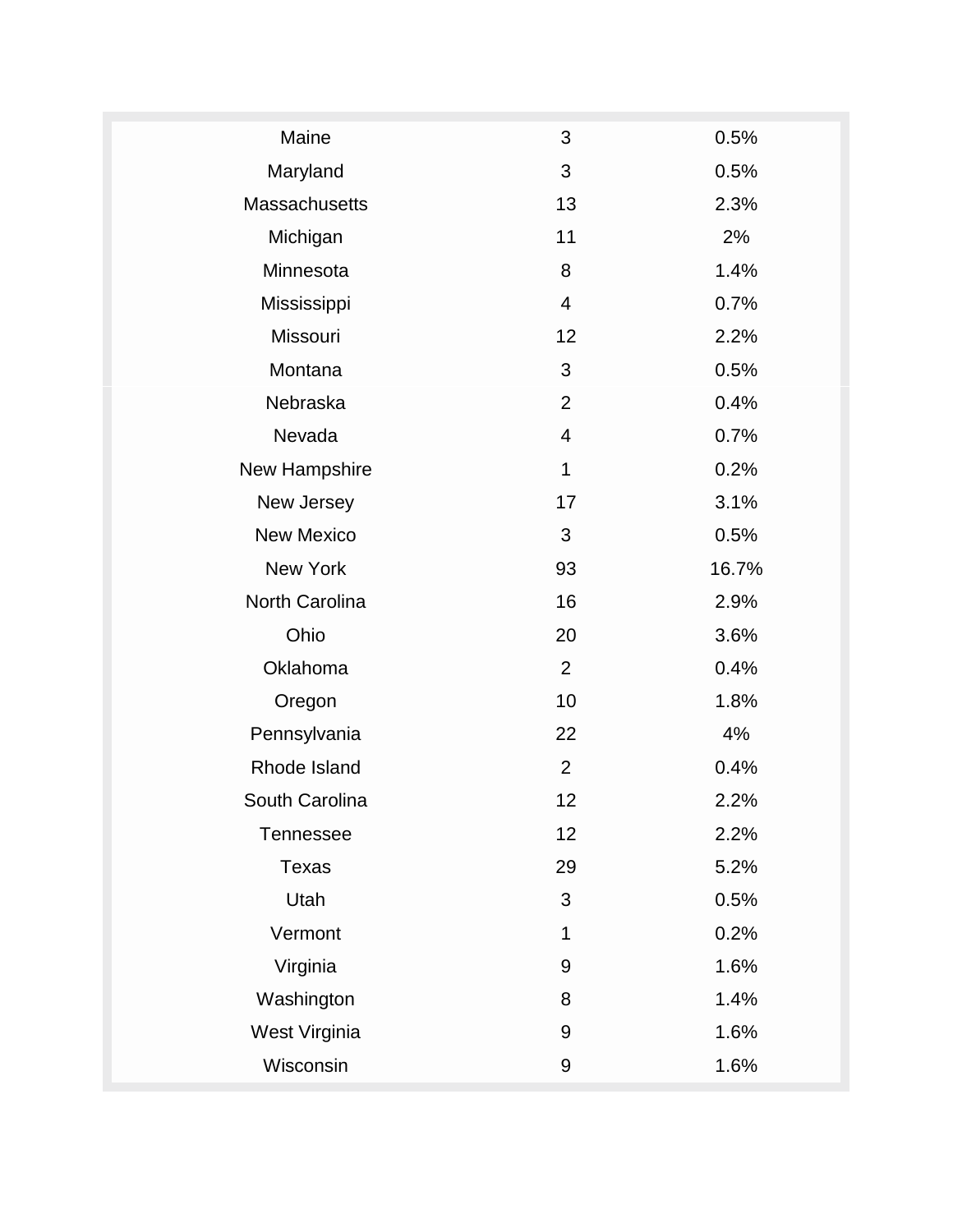| Wyoming      |          | 0.2%  |
|--------------|----------|-------|
| Delaware     | O        | $0\%$ |
| North Dakota | $\Omega$ | 0%    |
| South Dakota | O        | 0%    |
|              |          |       |

| <b>Statistics</b>      |     |  |
|------------------------|-----|--|
| <b>Total Responses</b> | 556 |  |

**Would you describe the place where you live as ...**

| A suburb near a large city:<br>29% |  | A small city or town:<br>21%         |
|------------------------------------|--|--------------------------------------|
| A large city:                      |  | A rural area:<br>13%<br>Other:<br>0% |

| <b>Value</b>               | <b>Count</b> | <b>Percent %</b> |
|----------------------------|--------------|------------------|
| A large city               | 244          | 36.5%            |
| A suburb near a large city | 195          | 29.1%            |
| A small city or town       | 142          | 21.2%            |
| A rural area               | 87           | 13%              |
| Other                      | 1            | 0.1%             |

| <b>Statistics</b>      |         |  |
|------------------------|---------|--|
| <b>Total Responses</b> | 669     |  |
| Sum                    | 1,413.0 |  |
| Average                | 2.1     |  |
| <b>StdDev</b>          | 1.05    |  |
| Max                    | 5.0     |  |